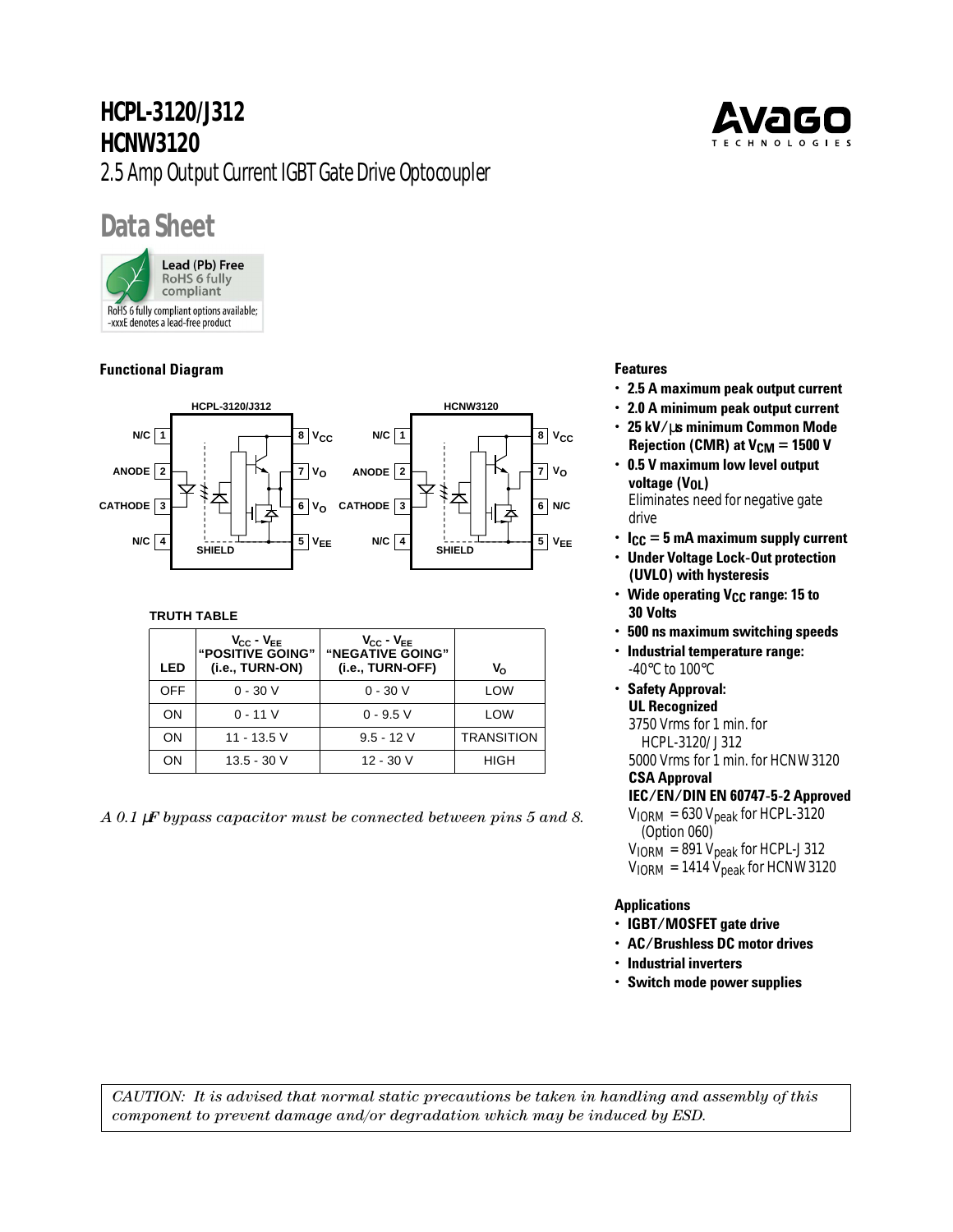#### **Description**

The HCPL-3120 contains a GaAsP LED while the HCPL-J312 and the HCNW3120 contain an AlGaAs LED. The LED is optically coupled to an integrated circuit with a power output stage. These optocouplers are ideally suited for driving power IGBTs and MOSFETs used in motor control inverter

applications. The high operating voltage range of the output stage provides the drive voltages required by gate controlled devices. The voltage and current supplied by these optocouplers make them ideally suited for directly driving IGBTs with ratings up to 1200 V/100 A. For IGBTs with higher ratings, the HCPL-3120 series can be used to drive a discrete power stage which drives the IGBT gate. The HCNW3120 has the highest insulation voltage of  $V_{IORM}$  = 1414 Vpeak in the IEC/EN/DIN EN 60747-5-2. The HCPL-J312 has an insulation voltage of  $V_{\text{IORM}}$  = 891  $V_{\text{peak}}$  and the  $V_{IORM}$  = 630  $V_{peak}$  is also available with the HCPL-3120 (Option 060).

#### **Selection Guide**

| <b>Part Number</b>                  | <b>HCPL-3120</b>                          | <b>HCPL-J312</b>          | <b>HCNW3120</b>            | <b>HCPL-3150*</b>                         |
|-------------------------------------|-------------------------------------------|---------------------------|----------------------------|-------------------------------------------|
| Output Peak Current $(I0)$          | 2.5 A                                     | 2.5 A                     | 2.5A                       | 0.6 A                                     |
| IEC/EN/DIN EN<br>60747-5-2 Approval | $V_{IORM} = 630 V_{peak}$<br>(Option 060) | $V_{IORM} = 891 V_{peak}$ | $V_{IORM} = 1414 V_{peak}$ | $V_{IORM} = 630 V_{peak}$<br>(Option 060) |

\*The HCPL-3150 Data sheet available. Contact Avago sales representative or authorized distributor.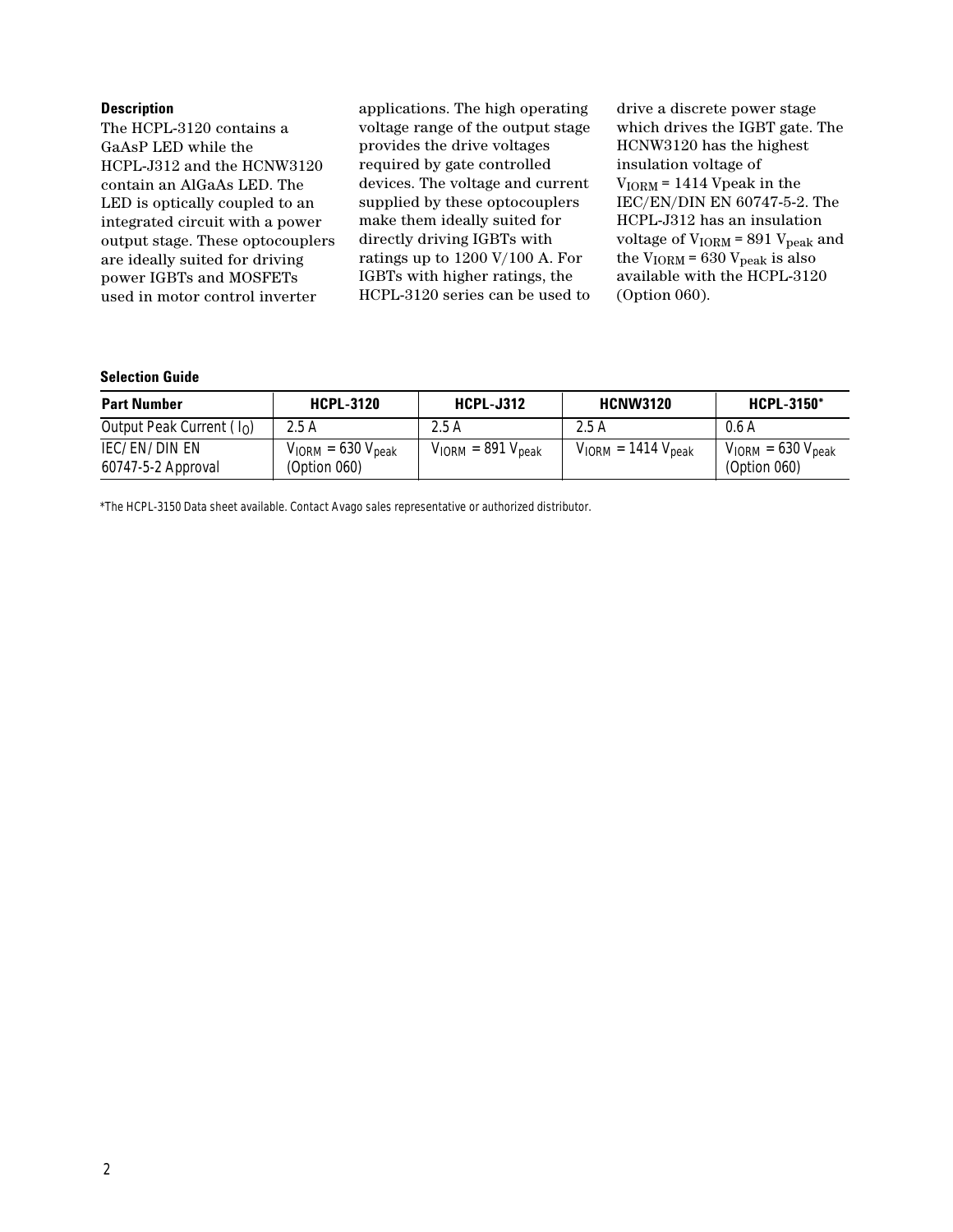## **Ordering Information**

HCPL-3120 and HCPL-J312 are UL recognized with 3750 Vrms for 1 minute per UL1577. HCNW3120 is UL Recognized with 5000 Vrms for 1 minute per UL1577.

|                       |                                 | <b>Option</b>                       |              |                         |              |                |                            |                 |
|-----------------------|---------------------------------|-------------------------------------|--------------|-------------------------|--------------|----------------|----------------------------|-----------------|
| Part<br><b>Number</b> | <b>RoHS</b><br><b>Compliant</b> | <b>Non RoHS</b><br><b>Compliant</b> | Package      | <b>Surface</b><br>Mount | Gull<br>Wing | Tape<br>& Reel | IEC/EN/DIN<br>EN 60747-5-2 | <b>Quantity</b> |
|                       | $-000E$                         | No option                           |              |                         |              |                |                            | 50 per tube     |
|                       | $-300E$                         | #300                                |              | X                       | X            |                |                            | 50 per tube     |
| <b>HCPL-3120</b>      | $-500E$                         | #500                                | 300mil DIP-8 | X                       | X            | X              |                            | 1000 per reel   |
|                       | $-060E$                         | #060                                |              |                         |              |                | χ                          | 50 per tube     |
|                       | $-360E$                         | #360                                |              | X                       | X            |                | Χ                          | 50 per tube     |
|                       | -560E                           | #560                                |              | X                       | X            | X              | Χ                          | 1000 per tube   |
|                       | $-000E$                         | No option                           |              |                         |              |                | Χ                          | 50 per tube     |
| $H$ CPL-J312          | $-300E$                         | #300                                | 300mil DIP-8 | X                       | X            |                | Χ                          | 50 per tube     |
|                       | $-500E$                         | #500                                |              | X                       | X            | X              | χ                          | 1000 per reel   |
|                       | $-000E$                         | No option                           |              |                         |              |                | X                          | 42 per tube     |
| <b>HCNW3120</b>       | $-300E$                         | #300                                | 400mil DIP-8 | X                       | X            |                | X                          | 42 per tube     |
|                       | $-500E$                         | #500                                |              | X                       | X            | X              | X                          | 750 per reel    |

To order, choose a part number from the part number column and combine with the desired option from the option column to form an order entry.

#### Example 1:

HCPL-3120-560E to order product of 300 mil DIP Gull Wing Surface Mount package in Tape and Reel packaging with IEC/EN/DIN EN 60747-5-2 Safety Approval in RoHS compliant.

Example 2:

HCPL-3120 to order product of 300 mil DIP package in tube packaging and non RoHS compliant.

Option datasheets are available. Contact your Avago sales representative or authorized distributor for information.

Remarks: The notation '#XXX' is used for existing products, while (new) products launched since  $15<sup>th</sup>$ July 2001 and RoHS compliant option will use '-XXXE'.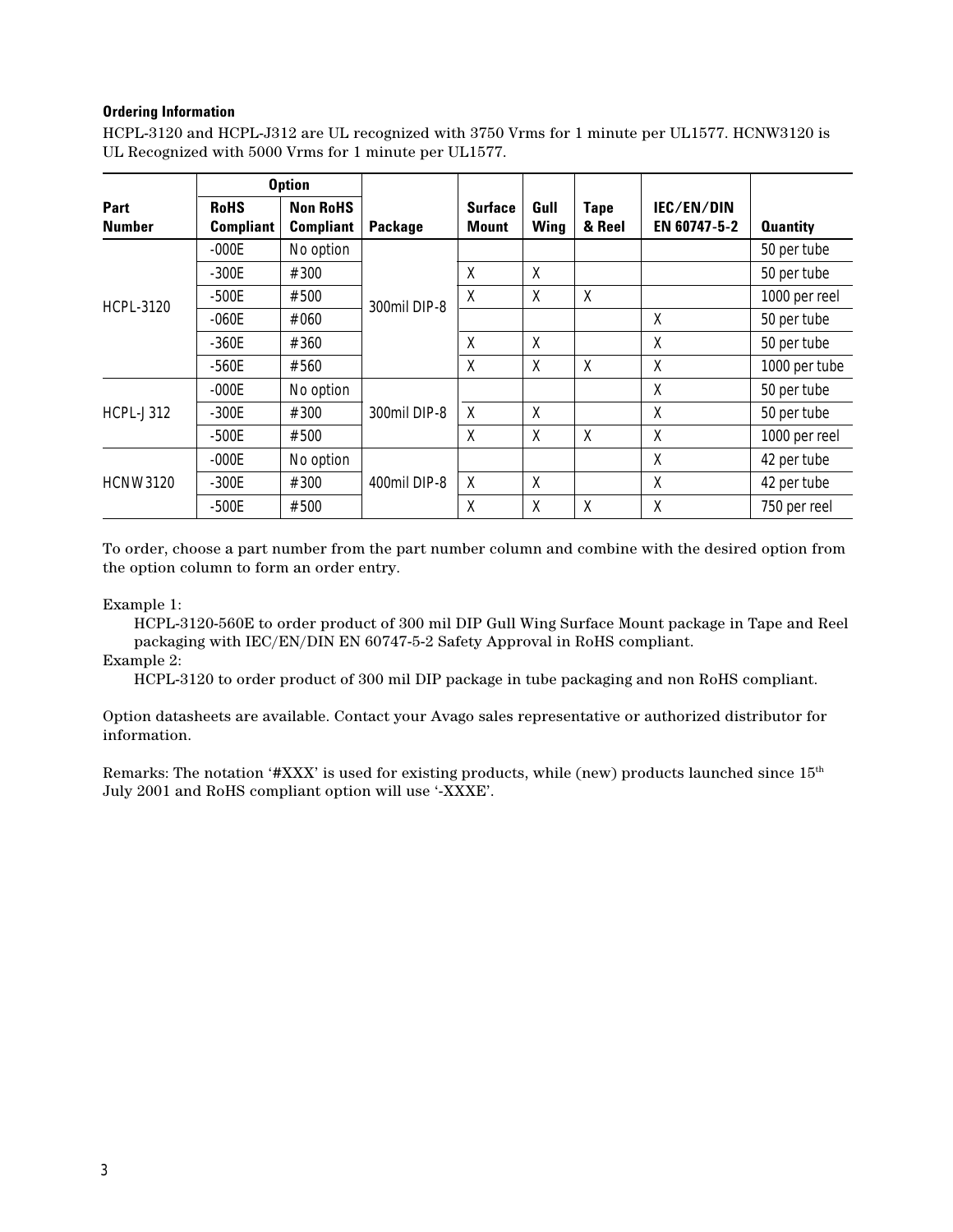# **Package Outline Drawings HCPL-3120 Outline Drawing (Standard DIP Package)**



#### **HCPL-3120 Gull Wing Surface Mount Option 300 Outline Drawing**



**NOTE: FLOATING LEAD PROTRUSION IS 0.25 mm (10 mils) MAX.**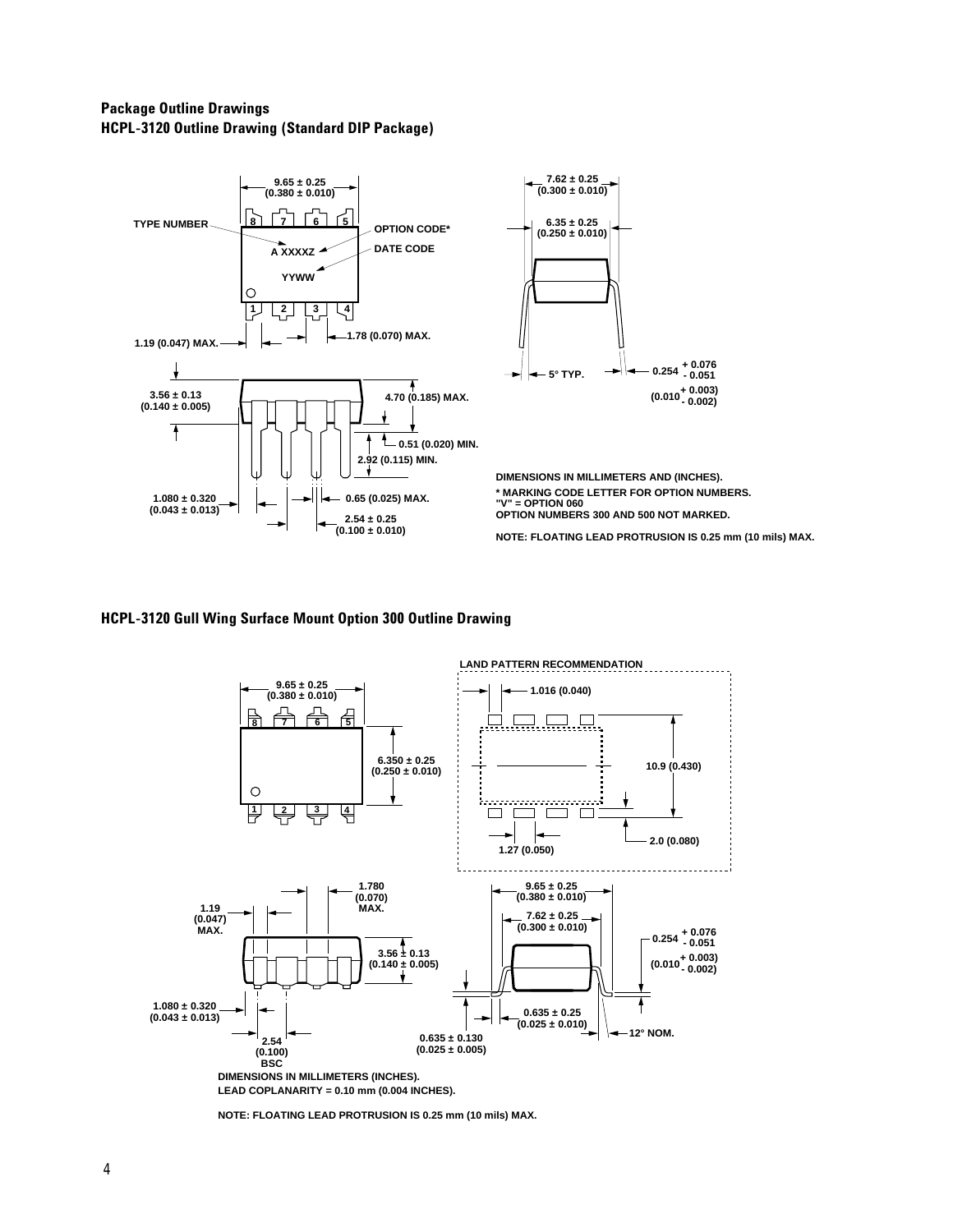# **Package Outline Drawings HCPL-J312 Outline Drawing (Standard DIP Package)**



#### **HCPL-J312 Gull Wing Surface Mount Option 300 Outline Drawing**



**NOTE: FLOATING LEAD PROTRUSION IS 0.5 mm (20 mils) MAX.**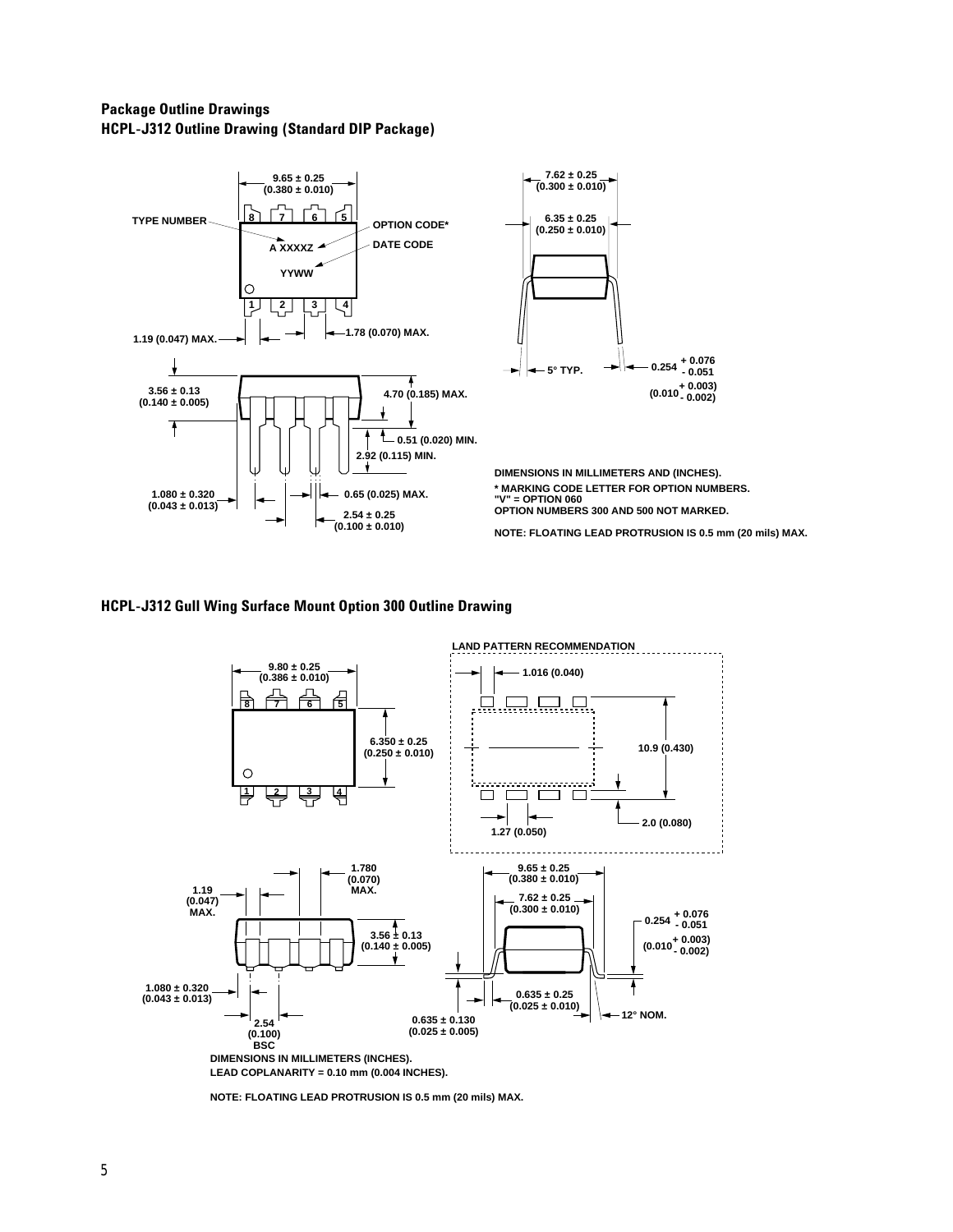#### **HCNW3120 Outline Drawing (8-Pin Wide Body Package)**



#### **HCNW3120 Gull Wing Surface Mount Option 300 Outline Drawing**



**NOTE: FLOATING LEAD PROTRUSION IS 0.25 mm (10 mils) MAX.**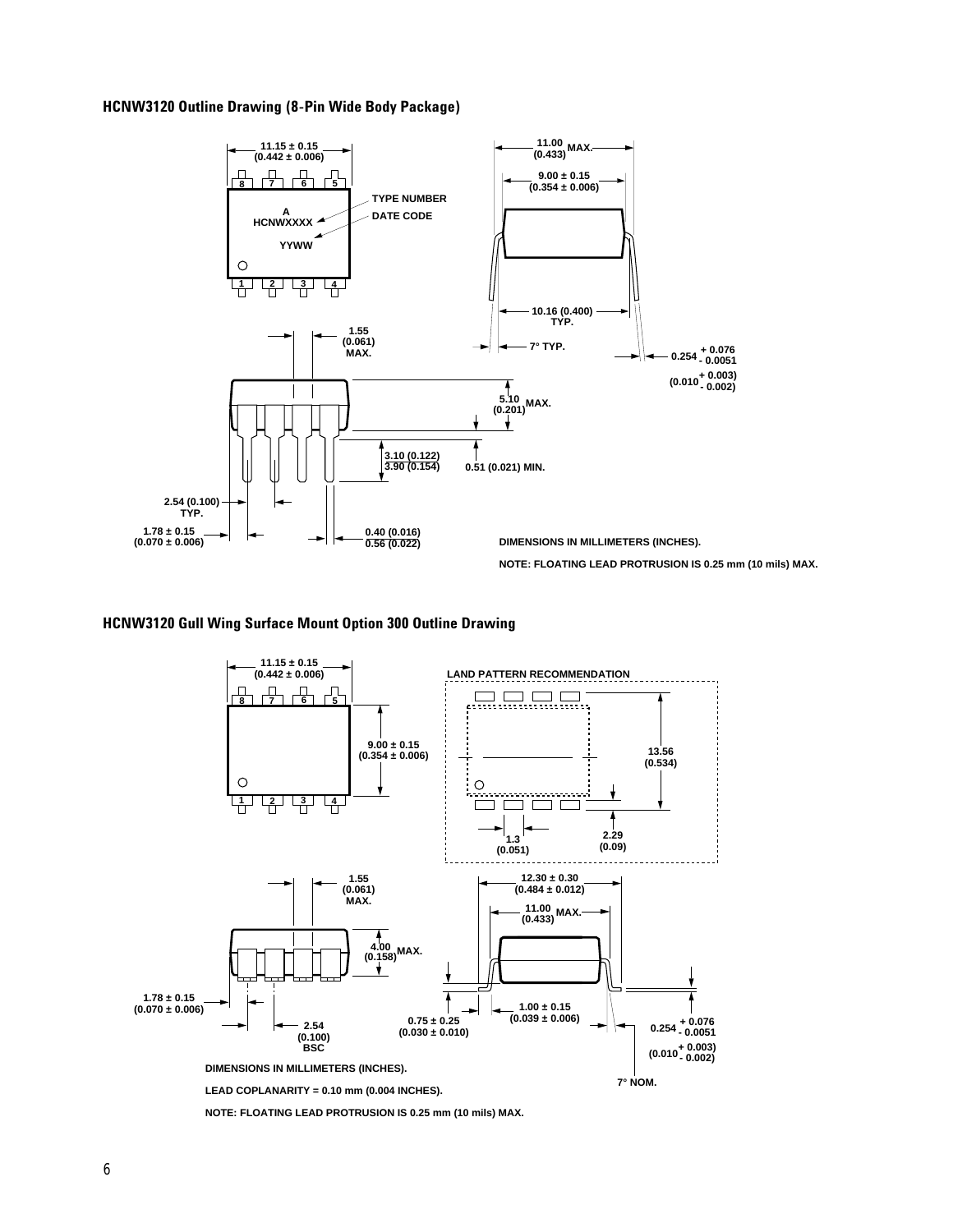#### **Solder Reflow Temperature Profile**



**Note: Non-halide flux should be used.**

#### **Recommended Pb-Free IR Profile**



**NOTES: THE TIME FROM 25 °C to PEAK TEMPERATURE = 8 MINUTES MAX.**  $T_{\text{smax}} = 200 \text{ °C}, T_{\text{smin}} = 150 \text{ °C}$ 

**Note: Non-halide flux should be used.**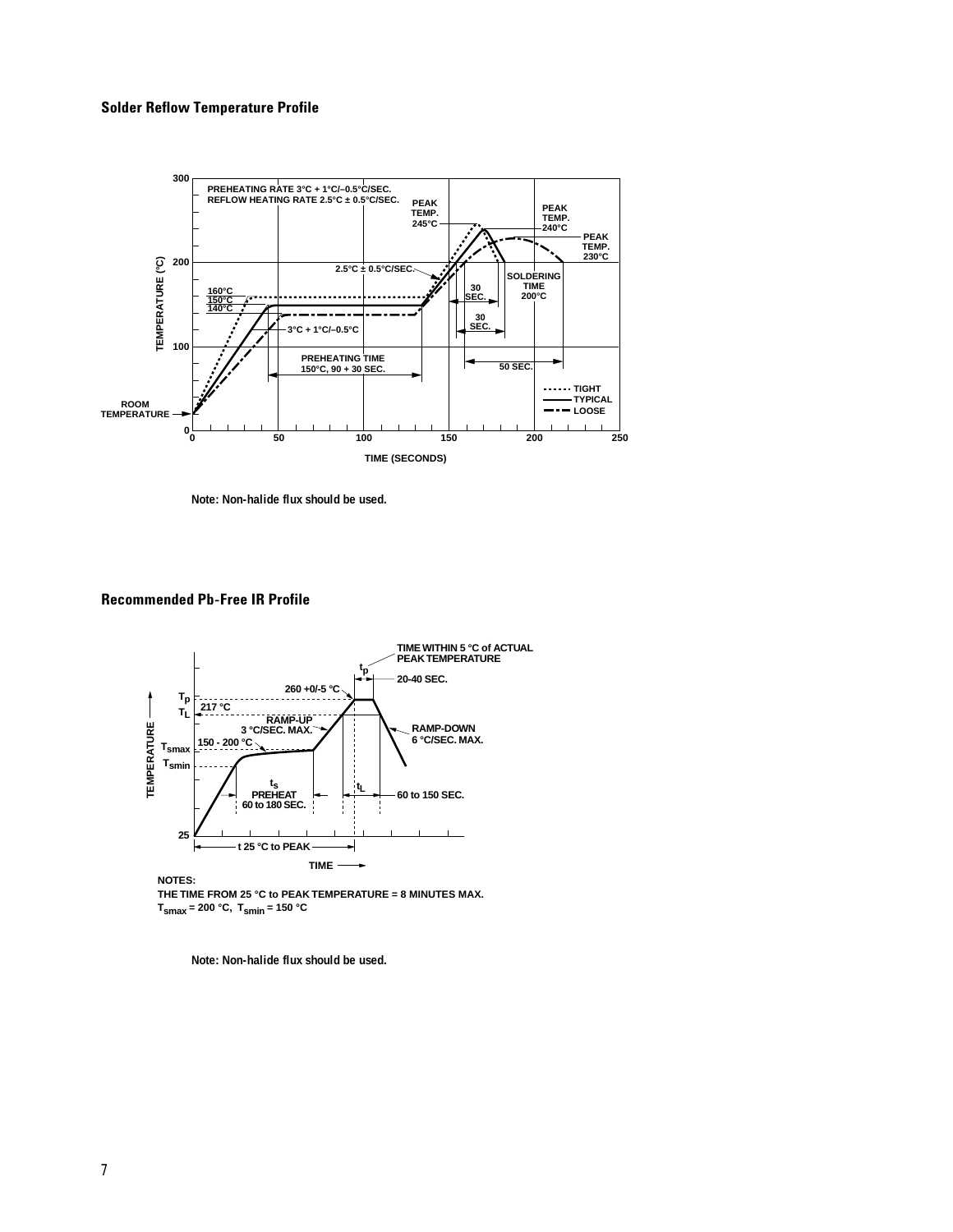## **Regulatory Information**

| Agency/Standard                                                                                                   | <b>HCPL-3120</b> | <b>HCPL-J312</b> | <b>HCNW3120</b> |
|-------------------------------------------------------------------------------------------------------------------|------------------|------------------|-----------------|
| Underwriters Laboratory (UL)<br>Recognized under UL 1577, Component Recognition Program,<br>Category, File E55361 |                  |                  |                 |
| Canadian Standards Association (CSA) File CA88324,<br>per Component Acceptance Notice #5                          |                  |                  |                 |
| IEC/EN/DIN EN 60747-5-2                                                                                           | Option 060       |                  |                 |

# **Insulation and Safety Related Specifications**

|                                                               |               |               | <b>Value</b>  |                     |              |                                                                                                     |
|---------------------------------------------------------------|---------------|---------------|---------------|---------------------|--------------|-----------------------------------------------------------------------------------------------------|
| <b>Parameter</b>                                              | <b>Symbol</b> | HCPL-<br>3120 | HCPL-<br>J312 | <b>HCNW</b><br>3120 | <b>Units</b> | <b>Conditions</b>                                                                                   |
| Minimum External<br>Air Gap (Clearance)                       | L(101)        | 7.1           | 7.4           | 9.6                 | mm           | Measured from input terminals to output<br>terminals, shortest distance through air.                |
| Minimum External<br>Tracking (Creepage)                       | L(102)        | 7.4           | 8.0           | 10.0                | mm           | Measured from input terminals to output<br>terminals, shortest distance path along<br>body.         |
| Minimum Internal<br>Plastic Gap<br>(Internal Clearance)       |               | 0.08          | 0.5           | 1.0                 | mm           | Insulation thickness between emitter<br>and detector; also known as distance<br>through insulation. |
| <b>Tracking Resistance</b><br>(Comparative<br>Tracking Index) | <b>CTI</b>    | >175          | >175          | >200                | <b>Volts</b> | DIN IEC 112/VDE 0303 Part 1                                                                         |
| <b>Isolation Group</b>                                        |               | Illa          | Illa          | Illa                |              | Material Group (DIN VDE 0110, 1/89,<br>Table 1)                                                     |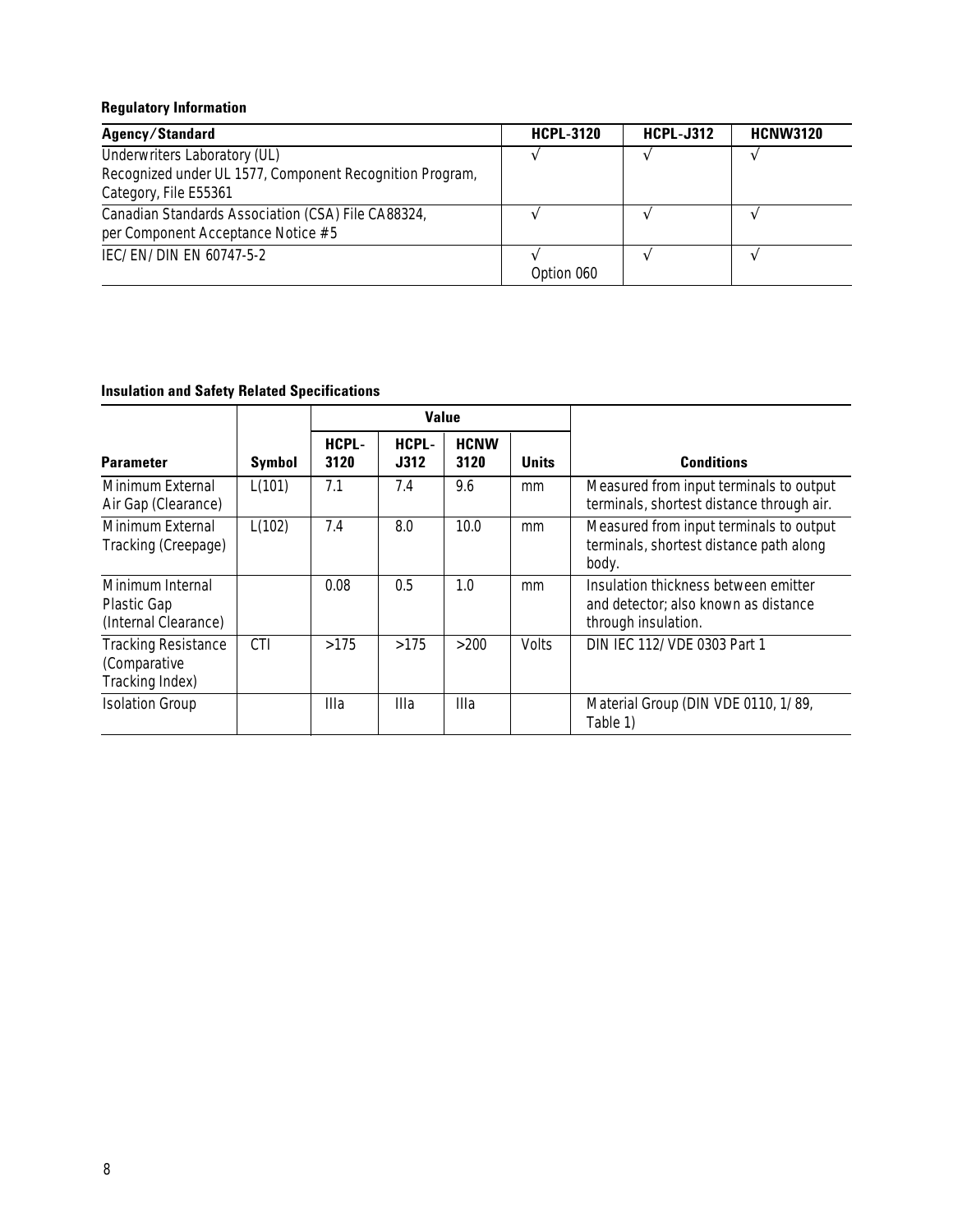All Avago data sheets report the creepage and clearance inherent to the optocoupler component itself. These dimensions are needed as a starting point for the equipment designer when determining the circuit insulation requirements. However, once mounted on a printed

circuit board, minimum creepage and clearance requirements must be met as specified for individual equipment standards. For creepage, the shortest distance path along the surface of a printed circuit board between the solder fillets of the input and output leads must be considered. There are

recommended techniques such as grooves and ribs which may be used on a printed circuit board to achieve desired creepage and clearances. Creepage and clearance distances will also change depending on factors such as pollution degree and insulation level.

#### **IEC/EN/DIN EN 60747-5-2 Insulation Related Characteristics**

|                                                       |                       | <b>HCPL-3120</b> |                  |                 |                   |
|-------------------------------------------------------|-----------------------|------------------|------------------|-----------------|-------------------|
| <b>Description</b>                                    | <b>Symbol</b>         | Option 060       | <b>HCPL-J312</b> | <b>HCNW3120</b> | Unit              |
| Installation classification per DIN VDE 0110/1.89,    |                       |                  |                  |                 |                   |
| Table 1                                               |                       |                  |                  |                 |                   |
| for rated mains voltage ≤150 V rms                    |                       | I-IV             | $I - IV$         | I-IV            |                   |
| for rated mains voltage ≤300 V rms                    |                       | I-IV             | I-IV             | I-IV            |                   |
| for rated mains voltage ≤450 V rms                    |                       | $1 - 111$        | $1 - 111$        | I-IV            |                   |
| for rated mains voltage $\leq 600$ V rms              |                       |                  | $1-111$          | I-IV            |                   |
| for rated mains voltage ≤1000 V rms                   |                       |                  |                  | $1-111$         |                   |
| <b>Climatic Classification</b>                        |                       | 55/100/21        | 55/100/21        | 55/100/21       |                   |
| Pollution Degree (DIN VDE 0110/1.89)                  |                       | $\overline{2}$   | $\overline{2}$   | $\overline{2}$  |                   |
| Maximum Working Insulation Voltage                    | <b>VIORM</b>          | 630              | 891              | 1414            | $V_{\text{peak}}$ |
| Input to Output Test Voltage, Method b*               | <b>V<sub>PR</sub></b> | 1181             | 1670             | 2652            | $V_{\rm peak}$    |
| $V_{IORM}$ x 1.875 = $V_{PR}$ , 100% Production Test, |                       |                  |                  |                 |                   |
| $t_m = 1$ sec, Partial Discharge < 5pC                |                       |                  |                  |                 |                   |
| Input to Output Test Voltage, Method a*               | <b>V<sub>PR</sub></b> | 945              | 1336             | 2121            | $V_{\rm peak}$    |
| $V_{IORM}$ x 1.5 = $V_{PR}$ , Type and Sample Test,   |                       |                  |                  |                 |                   |
| $t_m = 60$ sec, Partial Discharge < 5pC               |                       |                  |                  |                 |                   |
| Highest Allowable Overvoltage*                        | <b>VIOTM</b>          | 6000             | 6000             | 8000            | $V_{\rm peak}$    |
| (Transient Overvoltage, t <sub>ini</sub> = 10 sec)    |                       |                  |                  |                 |                   |
| Safety Limiting Values - maximum values allowed       |                       |                  |                  |                 |                   |
| in the event of a failure, also see Figure 37.        |                       |                  |                  |                 |                   |
| Case Temperature                                      | Τς                    | 175              | 175              | 150             | $^{\circ}C$       |
| Input Current                                         | I <sub>S</sub> INPUT  | 230              | 400              | 400             | mA                |
| <b>Output Power</b>                                   | P <sub>S</sub> OUTPUT | 600              | 600              | 700             | mW                |
| Insulation Resistance at $T_S$ , $V_{10} = 500$ V     | R <sub>S</sub>        | $\geq 10^9$      | $\geq 10^9$      | $\geq 10^9$     | Ω                 |

\*Refer to the IEC/EN/DIN EN 60747-5-2 section (page 1-6/8) of the Isolation Control Component Designer's Catalog for a detailed description of Method a/b partial discharge test profiles.

**Note:** These optocouplers are suitable for "safe electrical isolation" only within the safety limit data. Maintenance of the safety data shall be ensured by means of protective circuits. Surface mount classification is Class A in accordance with CECC 00802.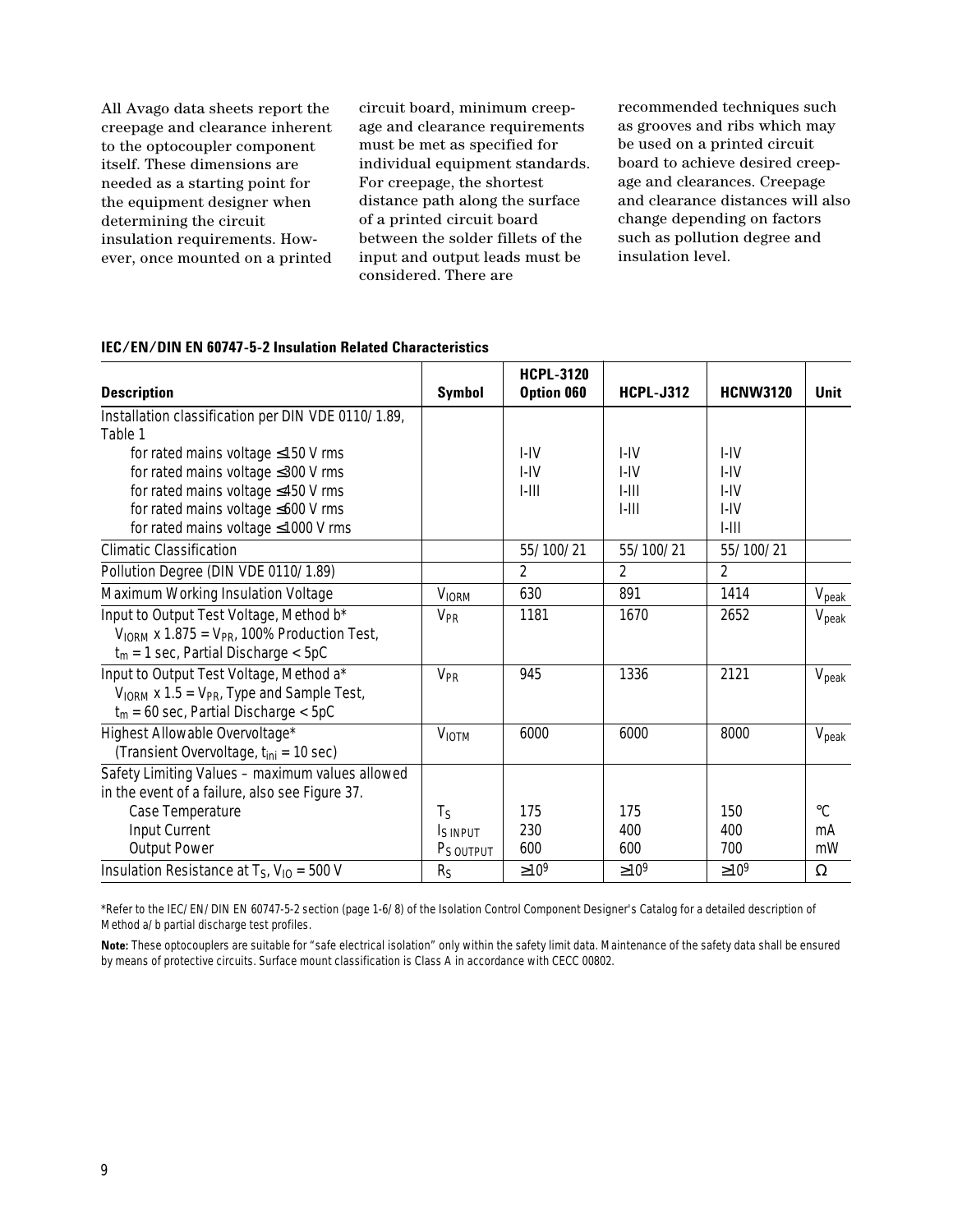## **Absolute Maximum Ratings**

| <b>Parameter</b>                                                                   | <b>Symbol</b>                        | Min.                                          | Max.             | <b>Units</b> | <b>Note</b>     |   |  |
|------------------------------------------------------------------------------------|--------------------------------------|-----------------------------------------------|------------------|--------------|-----------------|---|--|
| Storage Temperature                                                                |                                      | $T_S$                                         | $-55$            | 125          | $\rm ^{\circ}C$ |   |  |
| <b>Operating Temperature</b>                                                       |                                      | T <sub>A</sub>                                | -40              | 100          | $^{\circ}C$     |   |  |
| Average Input Current                                                              |                                      | I <sub>F</sub> (AVG)                          |                  | 25           | mA              | 1 |  |
| Peak Transient Input Current<br>(<1 µs pulse width, 300 pps)                       | I <sub>F</sub> (TRAN)                |                                               | 1.0              | Α            |                 |   |  |
| Reverse Input Voltage                                                              | <b>HCPL-3120</b>                     | $V_R$                                         |                  | 5            | Volts           |   |  |
|                                                                                    | HCPL-J312<br><b>HCNW3120</b>         |                                               |                  | 5            |                 |   |  |
| "High" Peak Output Current                                                         |                                      | OH(PEAK)                                      |                  | 2.5          | A               | 2 |  |
| "Low" Peak Output Current                                                          |                                      | IOL(PEAK)                                     |                  | 2.5          | A               | 2 |  |
| <b>Supply Voltage</b>                                                              |                                      | $(V_{CC} - V_{EE})$                           | $\boldsymbol{0}$ | 35           | Volts           |   |  |
| Input Current (Rise/Fall Time)                                                     |                                      | $t_{r(IN)}$ / $t_{f(IN)}$                     |                  | 500          | ns              |   |  |
| <b>Output Voltage</b>                                                              |                                      | $V_{O(PEAK)}$                                 | $\boldsymbol{0}$ | $V_{CC}$     | Volts           |   |  |
| <b>Output Power Dissipation</b>                                                    |                                      | P <sub>0</sub>                                |                  | 250          | mW              | 3 |  |
| <b>Total Power Dissipation</b>                                                     |                                      | $P_T$                                         |                  | 295          | mW              | 4 |  |
| Lead Solder Temperature<br><b>HCPL-3120</b><br><b>HCPL-J312</b><br><b>HCNW3120</b> |                                      | 260°C for 10 sec., 1.6 mm below seating plane |                  |              |                 |   |  |
|                                                                                    |                                      | 260°C for 10 sec., up to seating plane        |                  |              |                 |   |  |
| Solder Reflow Temperature Profile                                                  | See Package Outline Drawings section |                                               |                  |              |                 |   |  |

# **Recommended Operating Conditions**

| <b>Parameter</b>                                           | <b>Symbol</b>   | Min.                | Max.   | <b>Units</b> |       |  |
|------------------------------------------------------------|-----------------|---------------------|--------|--------------|-------|--|
| Power Supply Voltage                                       |                 | $(V_{CC} - V_{EE})$ | 15     | 30           | Volts |  |
| Input Current (ON)<br><b>HCPL-3120</b><br><b>HCPL-J312</b> |                 | I <sub>F</sub> (ON) | 16     |              | mA    |  |
|                                                            | <b>HCNW3120</b> |                     | 10     |              |       |  |
| Input Voltage (OFF)                                        |                 | $V_{F(OFF)}$        | $-3.6$ | 0.8          |       |  |
| Operating Temperature TA                                   |                 | $-40$               | 100    | °C           |       |  |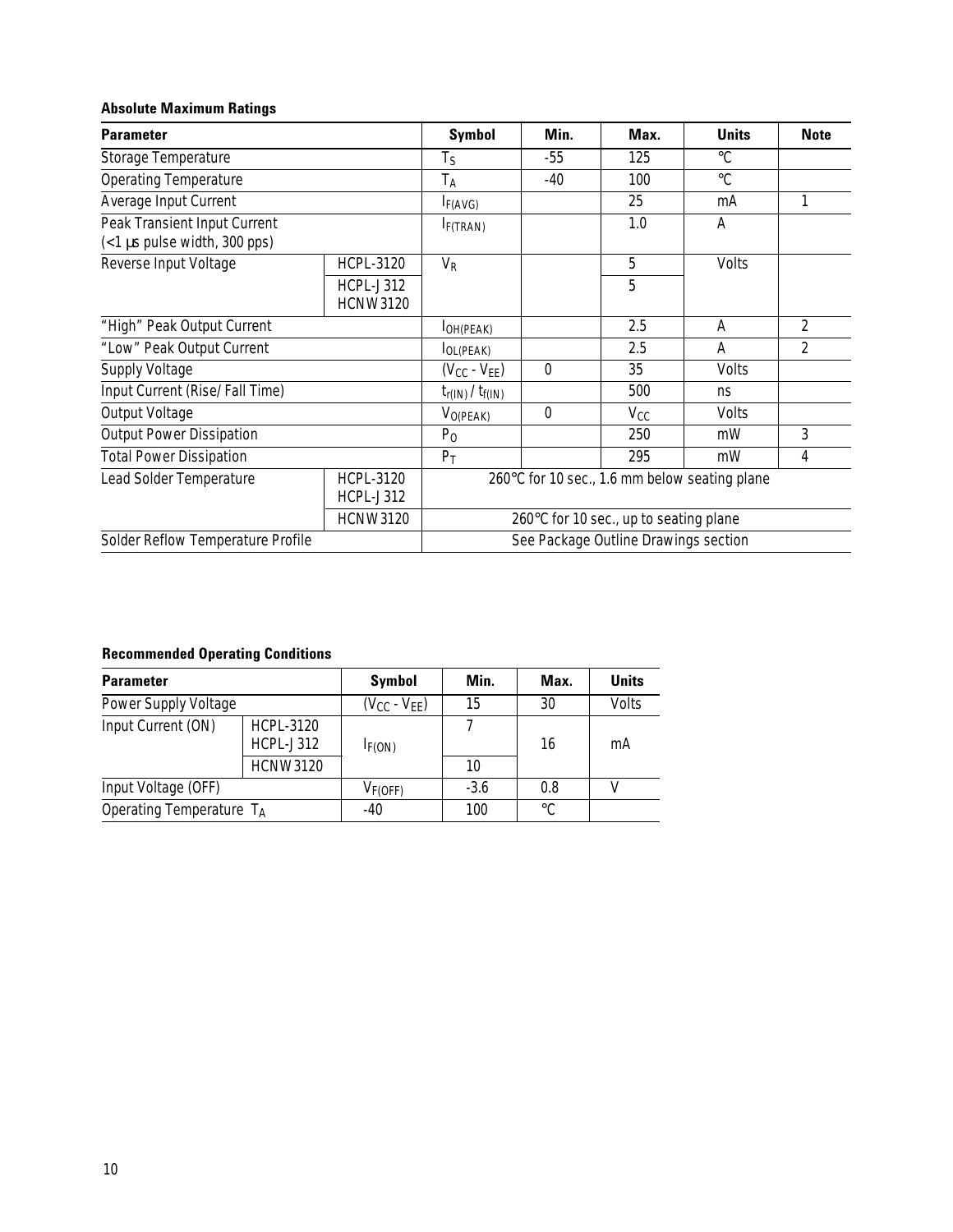# **Electrical Specifications (DC)**

Over recommended operating conditions (T<sub>A</sub> = -40 to 100°C,  $I_{F(ON)} = 7$  to 16 mA,  $V_{F(OFF)} = -3.6$  to 0.8 V, V<sub>CC</sub> = 15 to 30 V,  $V_{EE}$  = Ground) unless otherwise specified.

| <b>Parameter</b>                          | <b>Symbol</b>             | <b>Device</b>                       | Min.           | Typ.*          | Max. | <b>Units</b>              | <b>Test Conditions</b>                   | Fig.        | <b>Note</b>    |
|-------------------------------------------|---------------------------|-------------------------------------|----------------|----------------|------|---------------------------|------------------------------------------|-------------|----------------|
| <b>High Level Output</b>                  | <b>I</b> OH               |                                     | 0.5            | 1.5            |      | A                         | $V_0 = (V_{CC} - 4 V)$                   | 2, 3,       | 5              |
| Current                                   |                           |                                     | 2.0            |                |      | A                         | $V_0 = (V_{CC} - 15 V)$                  | 17          | $\overline{2}$ |
| Low Level Output                          | $I_{OL}$                  |                                     | 0.5            | 2.0            |      | $\boldsymbol{\mathsf{A}}$ | $V_0 = (V_{EE} + 2.5 V)$                 | 5, 6,       | $\overline{5}$ |
| Current                                   |                           |                                     | 2.0            |                |      | A                         | $V_0 = (V_{EE} + 15 V)$                  | 18          | $\overline{2}$ |
| <b>High Level Output</b><br>Voltage       | <b>V<sub>OH</sub></b>     |                                     | $(V_{CC} - 4)$ | $(V_{CC} - 3)$ |      | $\overline{V}$            | $I0 = -100$ mA                           | 1, 3,<br>19 | 6, 7           |
| Low Level Output<br>Voltage               | <b>V<sub>OL</sub></b>     |                                     |                | 0.1            | 0.5  | $\overline{V}$            | $I_0 = 100 \text{ mA}$                   | 4, 6,<br>20 |                |
| <b>High Level Supply</b><br>Current       | IccH                      |                                     |                | 2.5            | 5.0  | mA                        | Output Open,<br>$I_F = 7$ to 16 mA       | 7,8         |                |
| Low Level Supply<br>Current               | IccL                      |                                     |                | 2.5            | 5.0  | mA                        | Output Open,<br>$V_F = -3.0$ to $+0.8$ V |             |                |
| Threshold Input                           | <b>IFLH</b>               | <b>HCPL-3120</b>                    |                | 2.3            | 5.0  | mA                        | $I_0 = 0$ mA,                            | 9, 15,      |                |
| Current Low to                            |                           | <b>HCPL-J312</b>                    |                | 1.0            |      |                           | $V_0 > 5 V$                              | 21          |                |
| High                                      |                           | <b>HCNW3120</b>                     |                | 2.3            | 8.0  |                           |                                          |             |                |
| Threshold Input<br>Voltage High to<br>Low | V <sub>FHL</sub>          |                                     | 0.8            |                |      | $\mathsf{V}$              |                                          |             |                |
| Input Forward                             | $V_F$                     | <b>HCPL-3120</b>                    | 1.2            | 1.5            | 1.8  | $\overline{V}$            | $I_F = 10$ mA                            | 16          |                |
| Voltage                                   |                           | <b>HCPL-J312</b><br><b>HCNW3120</b> |                | 1.6            | 1.95 |                           |                                          |             |                |
| Temperature                               | $\Delta V_F / \Delta T_A$ | <b>HCPL-3120</b>                    |                | $-1.6$         |      | mV/°C                     | $I_F = 10$ mA                            |             |                |
| Coefficient of<br><b>Forward Voltage</b>  |                           | <b>HCPL-J312</b><br><b>HCNW3120</b> |                | $-1.3$         |      |                           |                                          |             |                |
| <b>Input Reverse</b>                      | BV <sub>R</sub>           | <b>HCPL-3120</b>                    | 5              |                |      | $\mathsf{V}$              | $I_R = 10 \mu A$                         |             |                |
| Breakdown<br>Voltage                      |                           | <b>HCPL-J312</b><br><b>HCNW3120</b> | $\overline{3}$ |                |      |                           | $I_R = 100 \mu A$                        |             |                |
| Input Capacitance                         | $C_{IN}$                  | <b>HCPL-3120</b>                    |                | 60             |      | pF                        | $f = 1$ MHz,                             |             |                |
|                                           |                           | HCPL-J312<br><b>HCNW3120</b>        |                | 70             |      |                           | $V_F = 0 V$                              |             |                |
| <b>UVLO Threshold</b>                     | VUVLO+                    |                                     | 11.0           | 12.3           | 13.5 | $\mathsf{V}$              | $V_0 > 5 V$<br>$I_F = 10$ mA             | 22,<br>34   |                |
|                                           | VUVLO-                    |                                     | 9.5            | 10.7           | 12.0 |                           |                                          |             |                |
| <b>UVLO Hysteresis</b>                    | <b>UVLOHYS</b>            |                                     |                | 1.6            |      |                           |                                          |             |                |

\*All typical values at  $T_A = 25^{\circ}$ C and  $V_{CC}$  -  $V_{EE} = 30$  V, unless otherwise noted.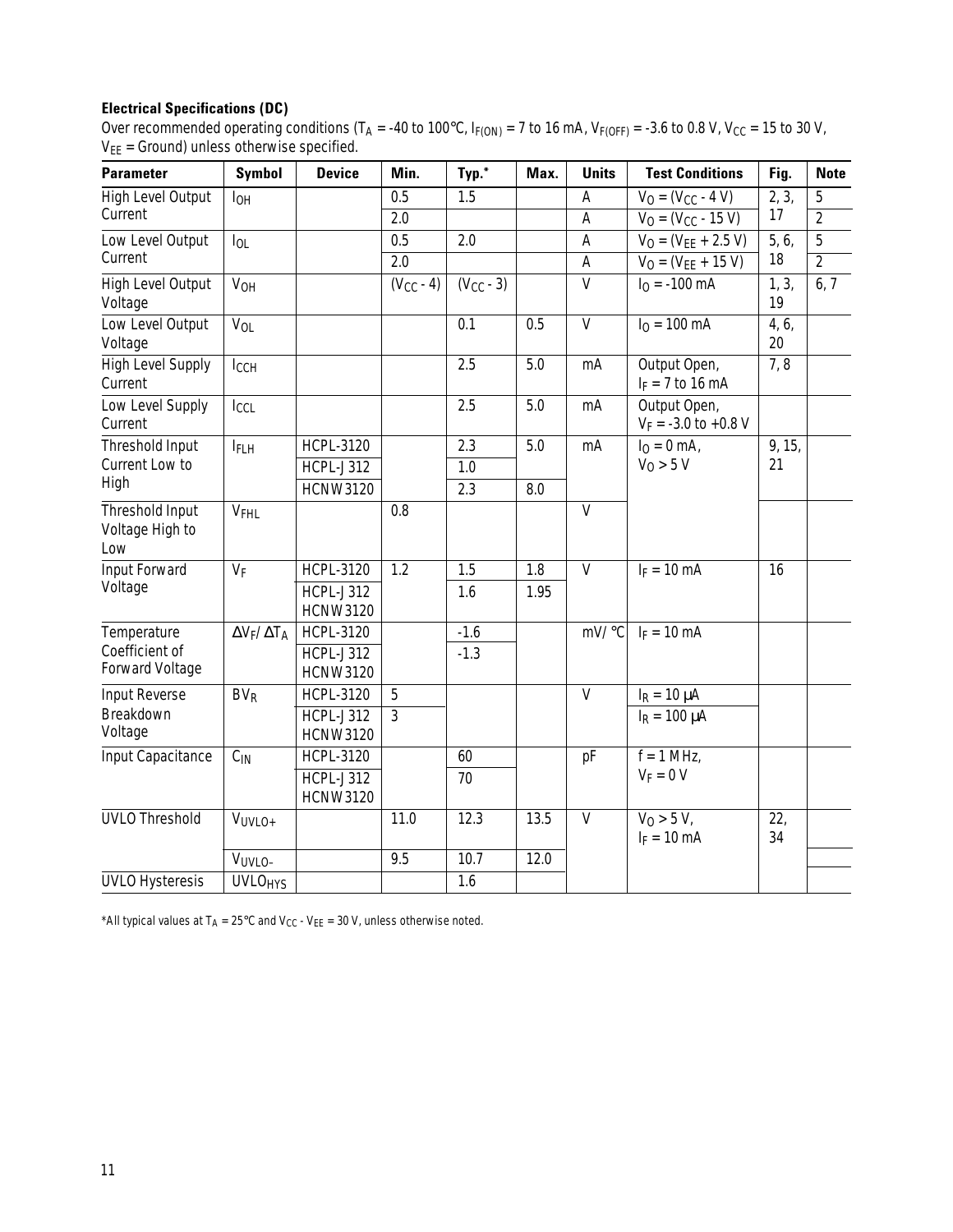# **Switching Specifications (AC)**

Over recommended operating conditions (T<sub>A</sub> = -40 to 100°C, I<sub>F(ON)</sub> = 7 to 16 mA, V<sub>F(OFF)</sub> = -3.6 to 0.8 V, V<sub>CC</sub> = 15 to 30 V,  $V_{EE}$  = Ground) unless otherwise specified.

| <b>Parameter</b>                                                       | Symbol                        | Min.    | Typ.* | Max. | <b>Units</b> | <b>Test Conditions</b>                                                                                | Fig.               | <b>Note</b> |
|------------------------------------------------------------------------|-------------------------------|---------|-------|------|--------------|-------------------------------------------------------------------------------------------------------|--------------------|-------------|
| Propagation Delay Time<br>to High Output Level                         | t <sub>PLH</sub>              | 0.10    | 0.30  | 0.50 | μs           | $Rg = 10 \Omega$<br>$Cg = 10 \text{ nF}$ ,                                                            | 10, 11,<br>12, 13, | 16          |
| Propagation Delay Time<br>to Low Output Level                          | t <sub>PHL</sub>              | 0.10    | 0.30  | 0.50 | μs           | $f = 10$ kHz,<br>Duty Cycle = $50\%$                                                                  | 14, 23             |             |
| <b>Pulse Width Distortion</b>                                          | <b>PWD</b>                    |         |       | 0.3  | μs           |                                                                                                       |                    | 17          |
| <b>Propagation Delay</b><br>Difference Between Any<br><b>Two Parts</b> | <b>PDD</b><br>$(tPHL - tPLH)$ | $-0.35$ |       | 0.35 | <b>us</b>    |                                                                                                       | 35, 36             | 12          |
| <b>Rise Time</b>                                                       | $t_{r}$                       |         | 0.1   |      | μs           |                                                                                                       | 23                 |             |
| <b>Fall Time</b>                                                       | $t_{\mathsf{f}}$              |         | 0.1   |      | μs           |                                                                                                       |                    |             |
| <b>UVLO Turn On Delay</b>                                              | t <sub>UVLO</sub> ON          |         | 0.8   |      | μs           | $V_0 > 5 V$ , I <sub>F</sub> = 10 mA                                                                  | 22                 |             |
| <b>UVLO Turn Off Delay</b>                                             | t <sub>UVLO</sub> OFF         |         | 0.6   |      |              | $V_0$ < 5 V, I <sub>F</sub> = 10 mA                                                                   |                    |             |
| Output High Level Common<br>Mode Transient Immunity                    | $ CM_H $                      | 25      | 35    |      | $kV/ \mu s$  | $T_A = 25^{\circ}C$ ,<br>$I_F = 10$ to 16 mA,<br>$V_{CM} = 1500 V,$<br>$V_{\text{CC}} = 30 \text{ V}$ | 24                 | 13, 14      |
| <b>Output Low Level Common</b><br>Mode Transient Immunity              | CM <sub>L</sub>               | 25      | 35    |      | $kV/ \mu s$  | $T_A = 25^{\circ}C$<br>$V_{CM}$ = 1500 V,<br>$V_F = 0 V$ , $V_{CC} = 30 V$                            |                    | 13, 15      |

\*All typical values at  $T_A = 25^{\circ}$ C and V<sub>CC</sub> - V<sub>EE</sub> = 30 V, unless otherwise noted.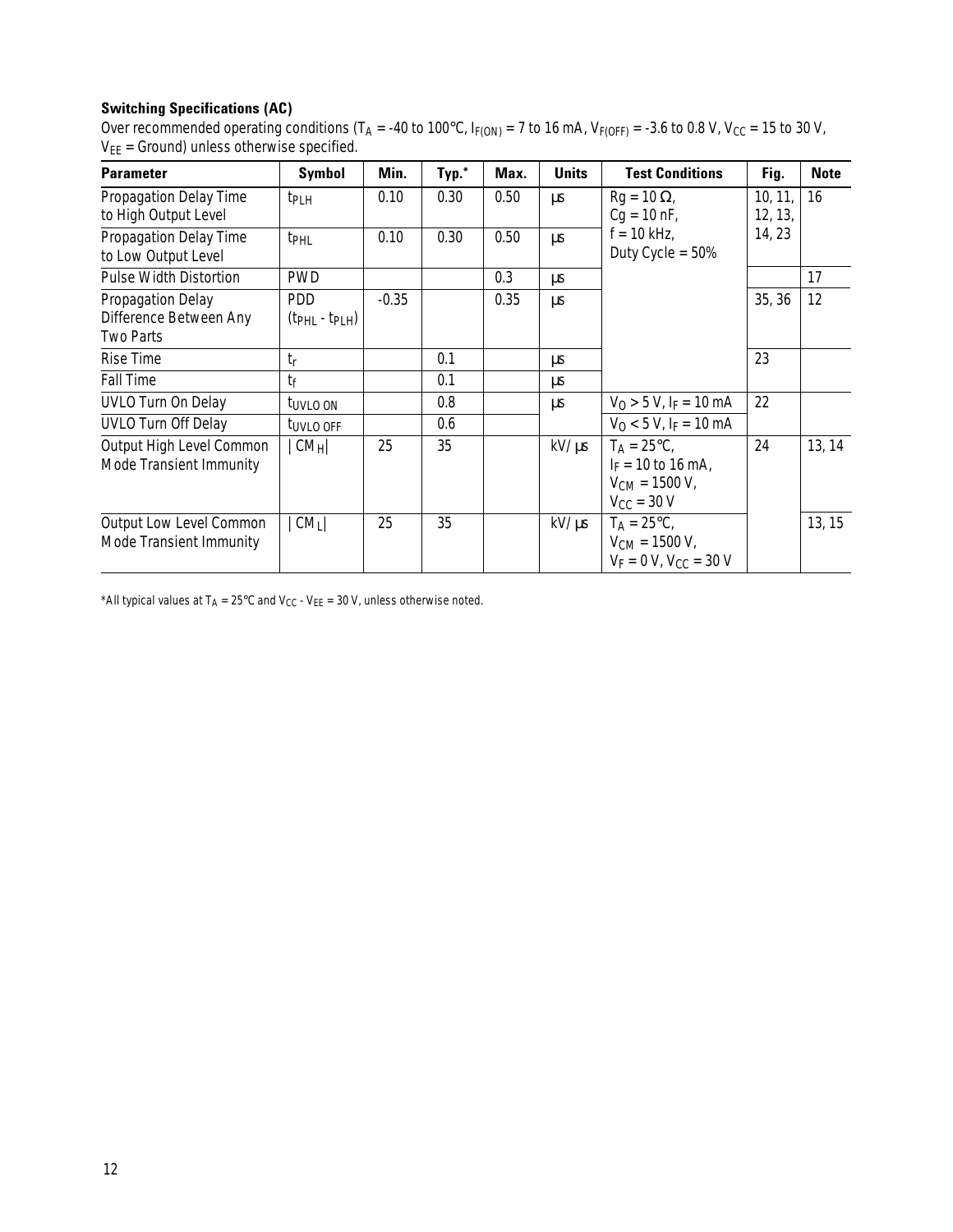### **Package Characteristics**

| <b>Parameter</b>                              | <b>Symbol</b>          | <b>Device</b>                        | Min. | Typ.      | Max. | <b>Units</b>           | <b>Test Conditions</b>            | Fig. | <b>Note</b> |
|-----------------------------------------------|------------------------|--------------------------------------|------|-----------|------|------------------------|-----------------------------------|------|-------------|
| Input-Output Momentary                        | <b>V<sub>ISO</sub></b> | <b>HCPL-3120</b>                     | 3750 |           |      | <b>V<sub>RMS</sub></b> | $RH < 50\%$ ,                     |      | 8, 11       |
| Withstand Voltage**                           |                        | <b>HCPL-J312</b>                     | 3750 |           |      |                        | $t = 1$ min.,                     |      | 9,11        |
|                                               |                        | <b>HCNW3120</b>                      | 5000 |           |      |                        | $T_A = 25^{\circ}C$               |      | 10, 11      |
| Resistance<br>(Input-Output)                  | $R1-0$                 | <b>HCPL-3120</b><br><b>HCPL-J312</b> |      | $10^{12}$ |      | $\Omega$               | $V_{1-O} = 500 V_{DC}$            |      | 11          |
|                                               |                        | <b>HCNW3120</b>                      | 1012 | $10^{13}$ |      |                        | $T_A = 25^{\circ}C$               |      |             |
|                                               |                        |                                      | 1011 |           |      |                        | $T_A = 100^{\circ}C$              |      |             |
| Capacitance                                   | $CI-O$                 | <b>HCPL-3120</b>                     |      | 0.6       |      | pF                     | $f = 1$ MHz                       |      |             |
| (Input-Output)                                |                        | HCPL-J312                            |      | 0.8       |      |                        |                                   |      |             |
|                                               |                        | <b>HCNW3120</b>                      |      | 0.5       | 0.6  |                        |                                   |      |             |
| LED-to-Case Thermal<br>Resistance             | $\theta_{\text{LC}}$   |                                      |      | 467       |      | $\degree$ C/W          | Thermocouple<br>located at center | 28   |             |
| LED-to-Detector Thermal<br>Resistance         | $\theta$ LD            |                                      |      | 442       |      | $\degree$ C/W          | underside of<br>package           |      |             |
| Detector-to-Case<br><b>Thermal Resistance</b> | $\theta$ <sub>DC</sub> |                                      |      | 126       |      | $\degree$ C/W          |                                   |      |             |

Over recommended temperature ( $T_A$  = -40 to 100 $^{\circ}$ C) unless otherwise specified.

\*All typicals at  $T_A = 25^{\circ}C$ .

\*\*The Input-Output Momentary Withstand Voltage is a dielectric voltage rating that should not be interpreted as an input-output continuous voltage rating. For the continuous voltage rating refer to your equipment level safety specification or Avago Application Note 1074 entitled "Optocoupler Input-Output Endurance Voltage."

#### **Notes:**

- 1. Derate linearly above 70°C free-air temperature at a rate of 0.3 mA/ $\rm ^{\circ}C$ .
- 2. Maximum pulse width =  $10 \mu s$ , maximum duty cycle = 0.2%. This value is intended to allow for component tolerances for designs with  $I_0$  peak minimum = 2.0 A. See Applications section for additional details on limiting  $I_{OH}$  peak.
- 3. Derate linearly above 70°C free-air temperature at a rate of 4.8 mW/°C.
- 4. Derate linearly above 70°C free-air temperature at a rate of 5.4 mW/°C. The maximum LED junction temperature should not exceed 125°C.
- 5. Maximum pulse width =  $50 \mu s$ , maximum duty cycle = 0.5%.
- 6. In this test  $\mathrm{V}_{\mathrm{OH}}$  is measured with a dc load current. When driving capacitive loads  $V_{OH}$  will approach  $V_{CC}$  as  $I_{OH}$  approaches zero amps.
- 7. Maximum pulse width = 1 ms, maximum duty cycle = 20%.
- 8. In accordance with UL1577, each optocoupler is proof tested by applying an insulation test voltage ≥4500 Vrms for 1 second (leakage detection current limit,  $I_{I-O} \leq 5 \mu A$ ).
- 9. In accordance with UL1577, each optocoupler is proof tested by applying an insulation test voltage ≥4500 Vrms for 1 second (leakage detection current limit,  $I_{I-O} \leq 5 \mu A$ ).
- 10. In accordance with UL1577, each optocoupler is proof tested by applying an insulation test voltage ≥6000 Vrms for 1 second (leakage detection current limit,  $I_{I_O} \leq 5 \mu A$ ).
- 11. Device considered a two-terminal device: pins 1, 2, 3, and 4 shorted together and pins 5, 6, 7, and 8 shorted together.
- 12. The difference between  ${\rm t_{PHL}}$  and  ${\rm t_{PLH}}$ between any two HCPL-3120 parts under the same test condition.
- 13. Pins 1 and 4 need to be connected to LED common.
- 14. Common mode transient immunity in the high state is the maximum tolerable  $dV_{CM}/dt$  of the common mode pulse,  $V_{CM}$ , to assure that the output will remain in the high state  $(i.e., V<sub>0</sub> > 15.0 V).$
- 15. Common mode transient immunity in a low state is the maximum tolerable  $dV_{CM}/dt$  of the common mode pulse,  $\rm V_{CM},$  to assure that the output will remain in a low state (i.e.,  $V_{O}$  < 1.0 V).
- 16. This load condition approximates the gate load of a 1200 V/75A IGBT.
- 17. Pulse Width Distortion (PWD) is defined as  $|t_{\rm PHL}\hbox{-} t_{\rm PLH}|$  for any given device.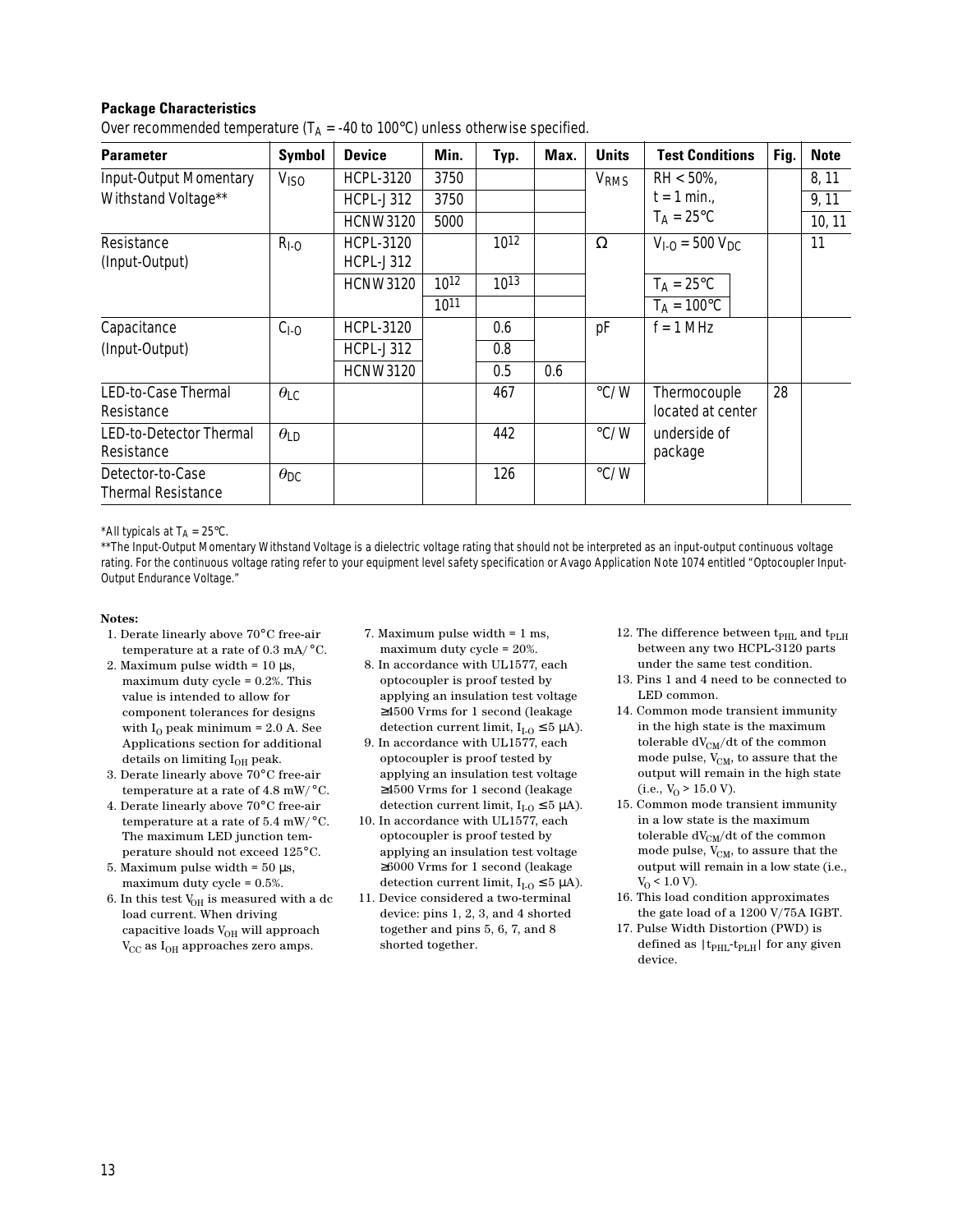





**4**





**VF (OFF) = -3.0 TO 0.8 V**  $V_{\text{OUT}} = 2.5 V$ 



**Figure 4.**  $V_{0L}$  **vs. temperature.** Figure 5. I<sub>OL</sub> vs. temperature. Figure 6. V<sub>OL</sub> vs. I<sub>OL</sub>.





**Figure 7. I<sub>CC</sub> vs. temperature.** Figure 8. I<sub>CC</sub> vs. V<sub>CC</sub>.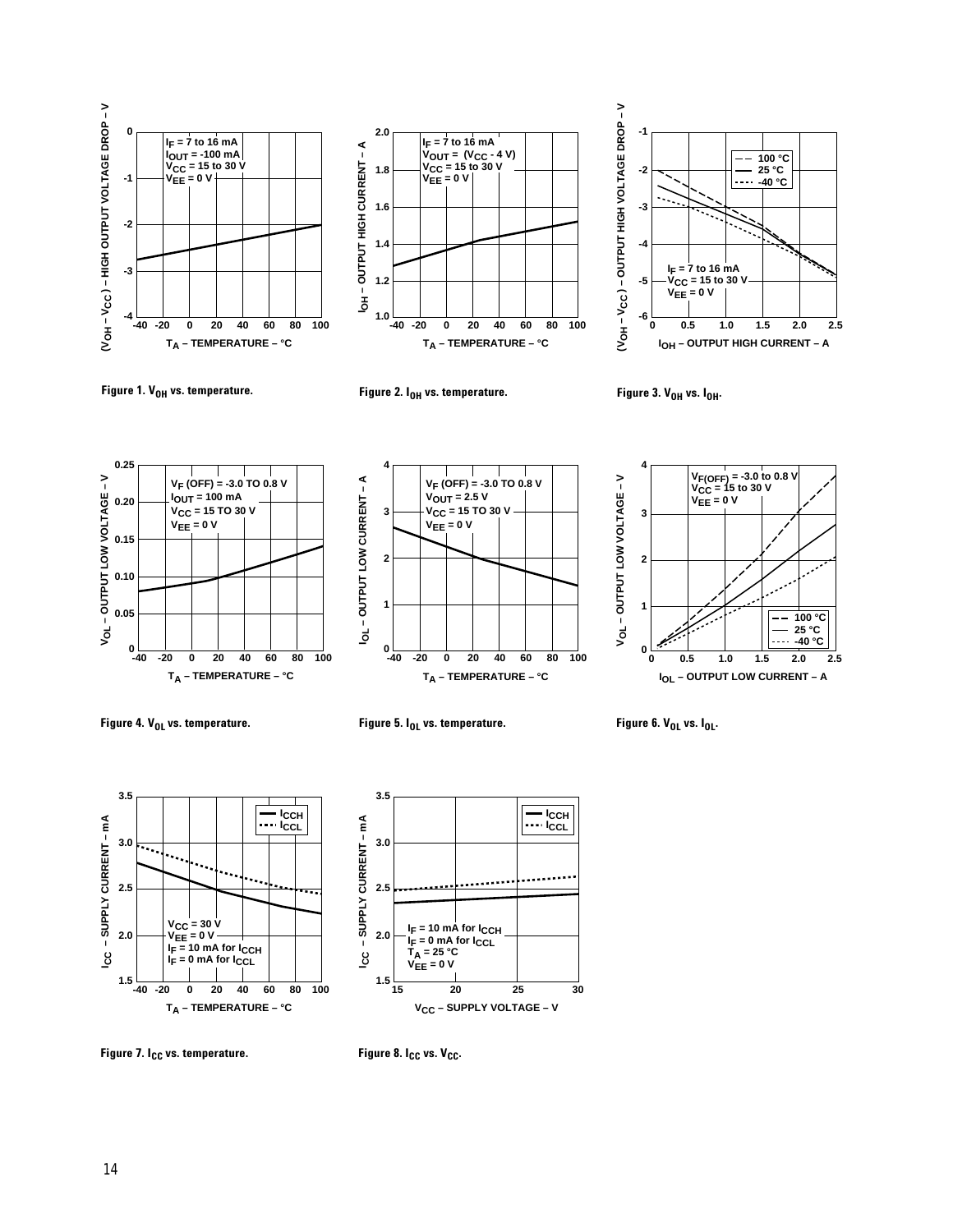





Figure 9. I<sub>FLH</sub> vs. temperature.







Figure 10. Propagation delay vs. V<sub>CC</sub>. Figure 11. Propagation delay vs. I<sub>F</sub>. Figure 12. Propagation delay vs. temperature.





**Figure 13. Propagation delay vs. Rg. Figure 14. Propagation delay vs. Cg.**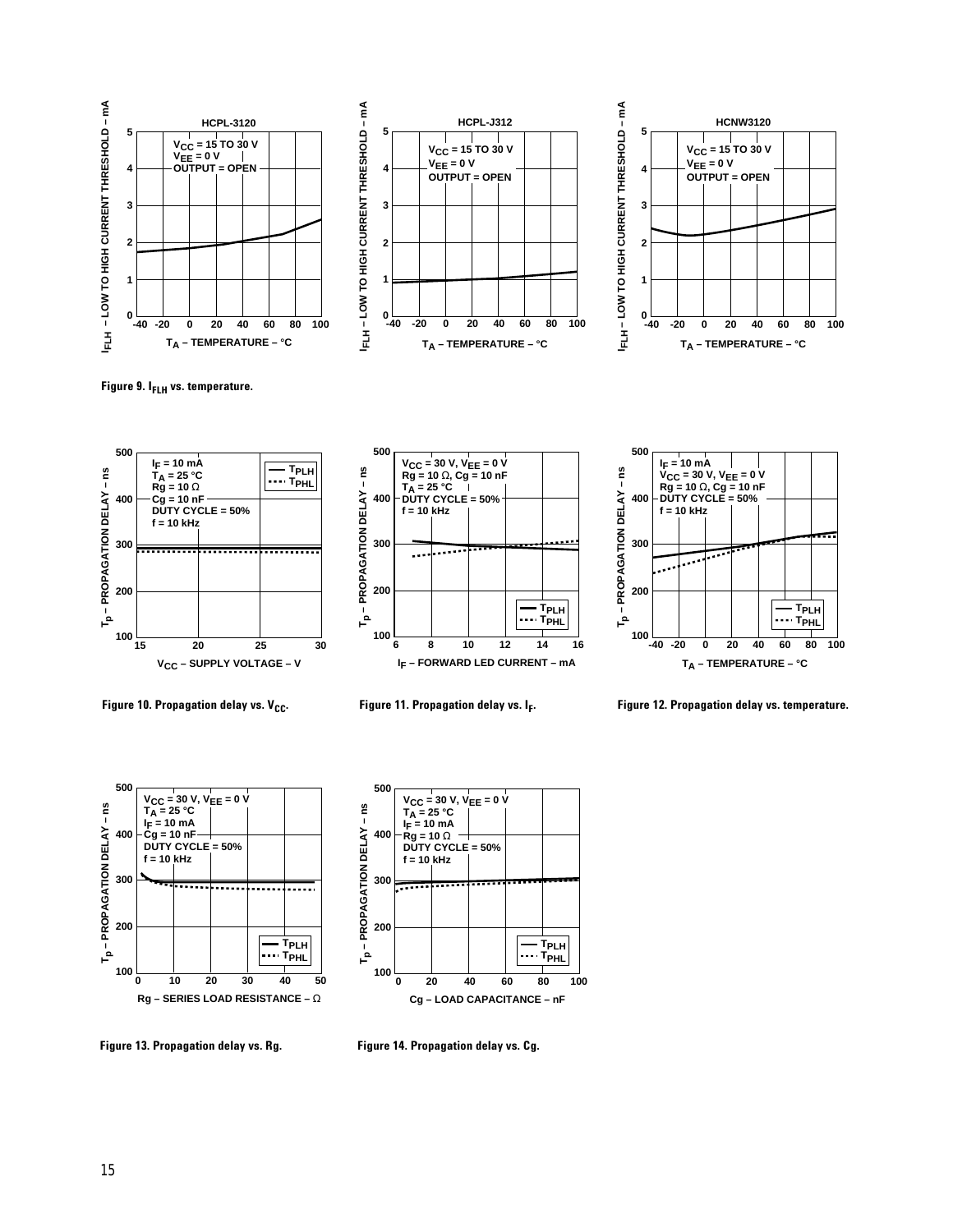

**Figure 15. Transfer characteristics.**



**Figure 16. Input current vs. forward voltage.**



Figure 17. I<sub>OH</sub> test circuit.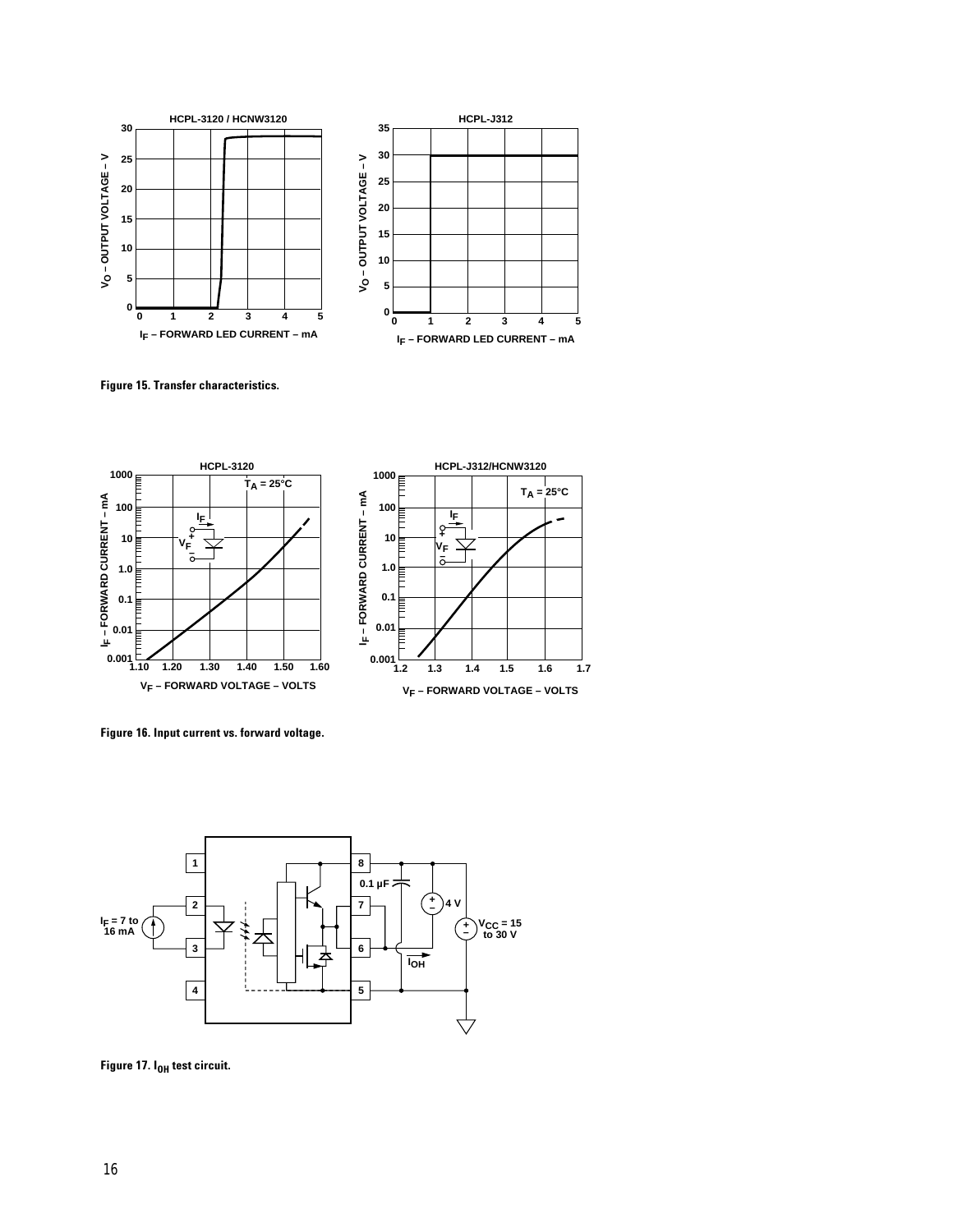



**Figure 18.** I<sub>OL</sub> Test circuit. **Compare 19.** V<sub>OH</sub> Test circuit.





Figure 20. V<sub>OL</sub> Test circuit. **Figure 21. I<sub>FLH</sub> Test circuit.** 



**Figure 22. UVLO test circuit.**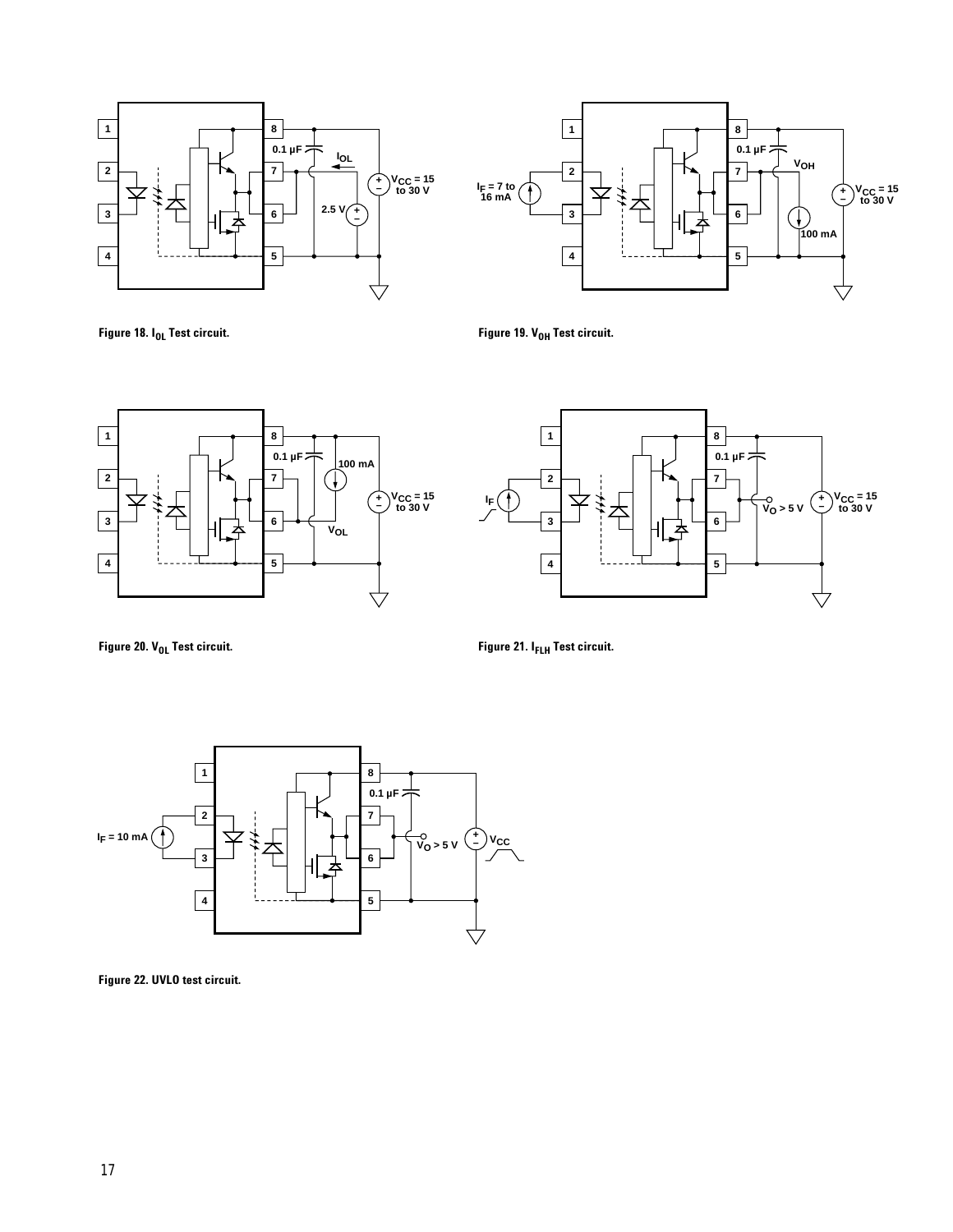



Figure 23. t<sub>PLH</sub>, t<sub>PHL</sub>, t<sub>r</sub>, and t<sub>f</sub> test circuit and waveforms.



**Figure 24. CMR test circuit and waveforms.**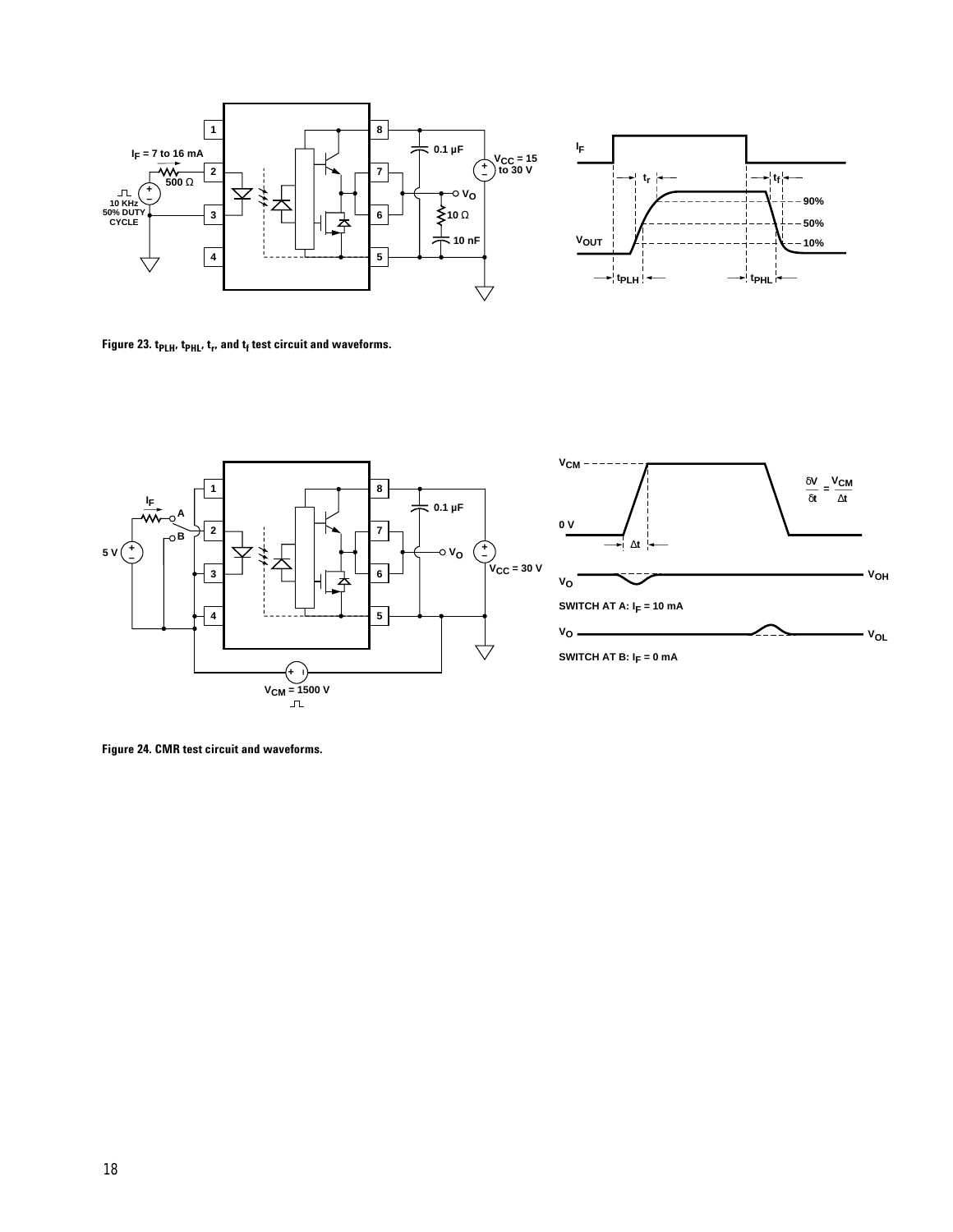### **Applications Information Eliminating Negative IGBT Gate Drive (Discussion applies to HCPL-3120, HCPL-J312, and HCNW3120)**

To keep the IGBT firmly off, the HCPL-3120 has a very low maximum VOL specification of 0.5 V. The HCPL-3120 realizes this very low  $V_{OL}$  by using a DMOS transistor with 1  $\Omega$ (typical) on resistance in its pull down circuit. When the HCPL-3120 is in the low state, the

IGBT gate is shorted to the emitter by Rg + 1  $\Omega$ . Minimizing Rg and the lead inductance from the HCPL-3120 to the IGBT gate and emitter (possibly by mounting the HCPL-3120 on a small PC board directly above the IGBT) can eliminate the need for negative IGBT gate drive in many applications as shown in Figure 25. Care should be taken with such a PC board design to avoid routing the IGBT collector

or emitter traces close to the HCPL-3120 input as this can result in unwanted coupling of transient signals into the HCPL-3120 and degrade performance. (If the IGBT drain must be routed near the HCPL-3120 input, then the LED should be reverse-biased when in the off state, to prevent the transient signals coupled from the IGBT drain from turning on the HCPL-3120.)



**Figure 25. Recommended LED drive and application circuit.**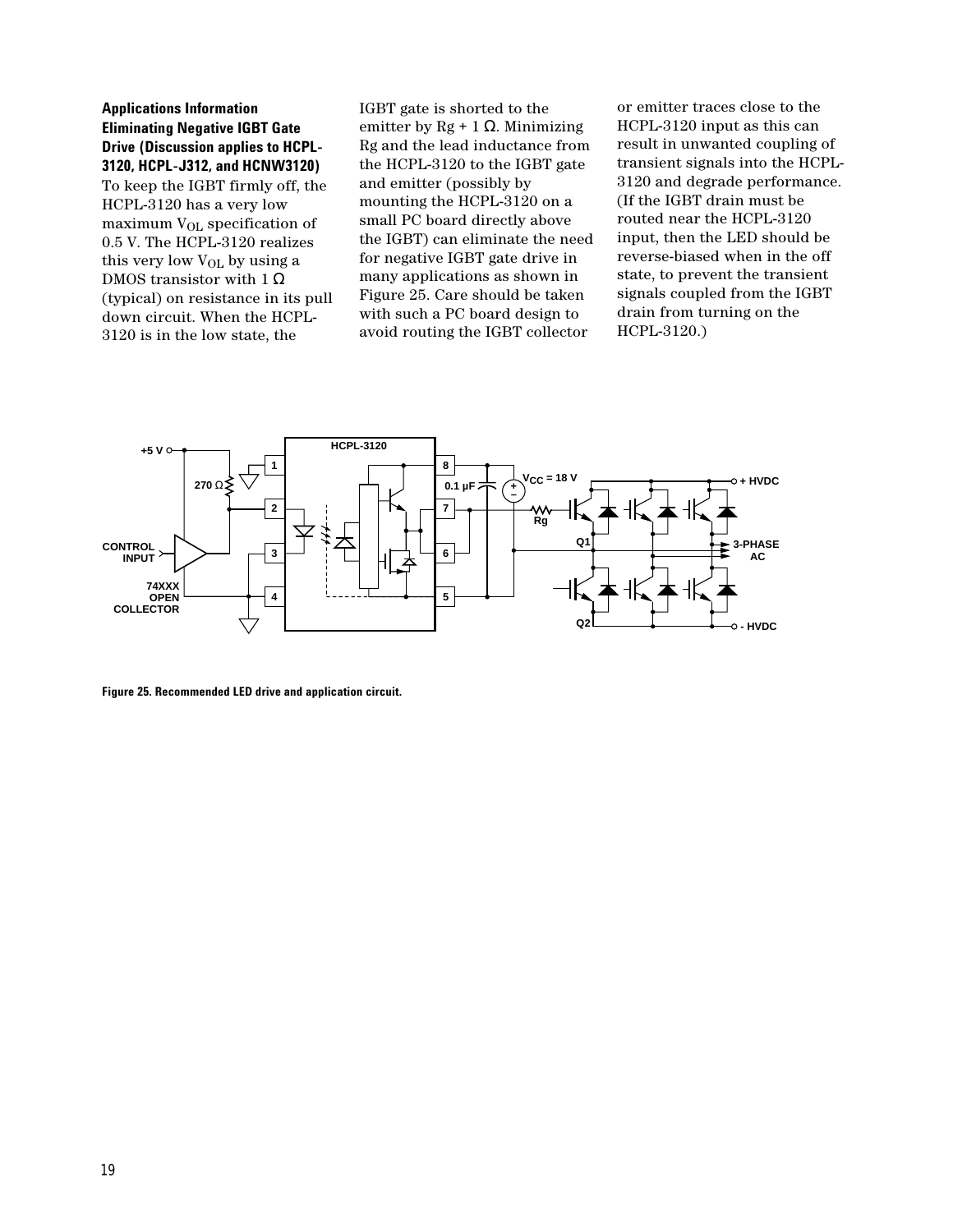**Selecting the Gate Resistor (Rg) to Minimize IGBT Switching Losses. (Discussion applies to HCPL-3120, HCPL-J312 and HCNW3120)**

**Step 1: Calculate Rg Minimum from the IOL Peak Specification.** The IGBT and Rg in Figure 26 can be analyzed as a simple RC circuit with a voltage supplied by the HCPL-3120.

$$
Rg \geq \frac{(V_{CC} - V_{EE} - V_{OL})}{I_{OLPEAK}}
$$

$$
= \frac{(V_{CC} - V_{EE} - 2 V)}{I_{OLPEAK}}
$$

$$
= \frac{(15 V + 5 V - 2 V)}{2.5 A}
$$

$$
= 7.2 \Omega \cong 8 \Omega
$$

The V<sub>OL</sub> value of 2 V in the previous equation is a conservative value of V<sub>OL</sub> at the peak current of 2.5A (see Figure 6). At lower Rg values the voltage supplied by the HCPL-3120 is not an ideal voltage step. This results in lower peak currents (more margin) than predicted by this analysis. When negative gate drive is not used V<sub>EE</sub> in the previous equation is equal to zero volts.



**Figure 26. HCPL-3120 typical application circuit with negative IGBT gate drive.**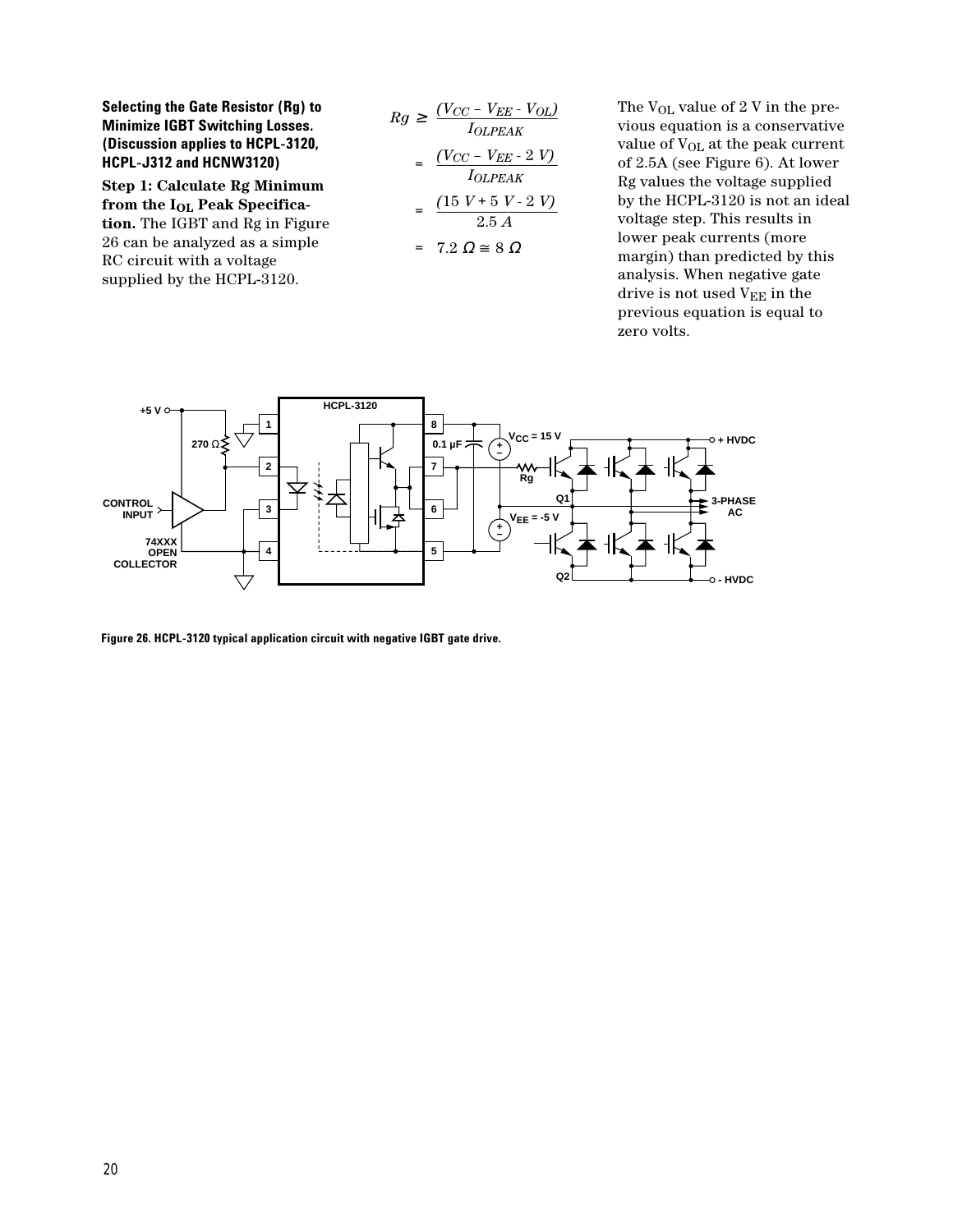# **Step 2: Check the HCPL-3120 Power Dissipation and Increase Rg if**

**Necessary.** The HCPL-3120 total power dissipation  $(P_T)$  is equal to the sum of the emitter power  $(P_E)$  and the output power  $(P_0)$ :  $P_T = P_E + P_O$  $P_E = I_F \cdot V_F \cdot Duty$  *Cycle* 

 $P_O = P_{O(BIAS)} + P_{O(SWITCHING)}$  $= I_{CC} \cdot (V_{CC} \cdot V_{EE})$  $+ E_{SW}(R_G, Q_G) \cdot f$ 

For the circuit in Figure 26 with  $I_F$ (worst case) = 16 mA, Rg =  $8 \Omega$ , Max Duty Cycle =  $80\%$ , Qg =  $500$  nC,  $f = 20$  kHz and  $T_A$  max = 85C:

 $P_E = 16$   $mA \cdot 1.8$   $V \cdot 0.8 = 23$   $mW$ 

 $P_0 = 4.25$   $mA \cdot 20$  *V*  $+ 5.2 \mu J \cdot 20 \ kHz$ *=* 85 *mW +* 104 *mW =* 189 *mW >* 178 *mW (PO(MAX) @* 85*C =* 250 *mW*-15*C\**4.8 *mW/C)*

**P<sub>E</sub> Parameter | Description** I<sub>F</sub> LED Current  $V_F$  LED On Voltage Duty Cycle | Maximum LED Duty Cycle

The value of 4.25 mA for  $I_{CC}$  in the previous equation was obtained by derating the  $I_{CC}$  max of 5 mA (which occurs at -40°C) to  $I_{CC}$  max at 85C (see Figure 7).

Since  $P_0$  for this case is greater than  $P_{\text{O}(MAX)}$ , Rg must be increased to reduce the HCPL-3120 power dissipation.

$$
P_{O(SWITCHING MAX)} = P_{O(MAX)} - P_{O(BIAS)} \n= 178 mW - 85 mW \n= 93 mW \nE_{SW(MAX)} = \frac{P_{O(SWITCHINGMAX)}}{f} \n= \frac{93 mW}{20 kHz} = 4.65 \mu
$$

For  $Qg = 500$  nC, from Figure 27, a value of  $E_{SW}$  = 4.65 µW gives a  $Rg = 10.3$  Ω.

| P <sub>0</sub> Parameter            | <b>Description</b>                                                                  |
|-------------------------------------|-------------------------------------------------------------------------------------|
| Iсс                                 | <b>Supply Current</b>                                                               |
| $\overline{\mathtt{V_{CC}}}$        | Positive Supply Voltage                                                             |
| $\overline{\mathsf{V}_\mathsf{FE}}$ | <b>Negative Supply Voltage</b>                                                      |
| E <sub>SW</sub> (Rg,Qg)             | Energy Dissipated in the HCPL-3120 for each IGBT<br>Switching Cycle (See Figure 27) |
|                                     | <b>Switching Frequency</b>                                                          |



**Figure 27. Energy dissipated in the HCPL-3120**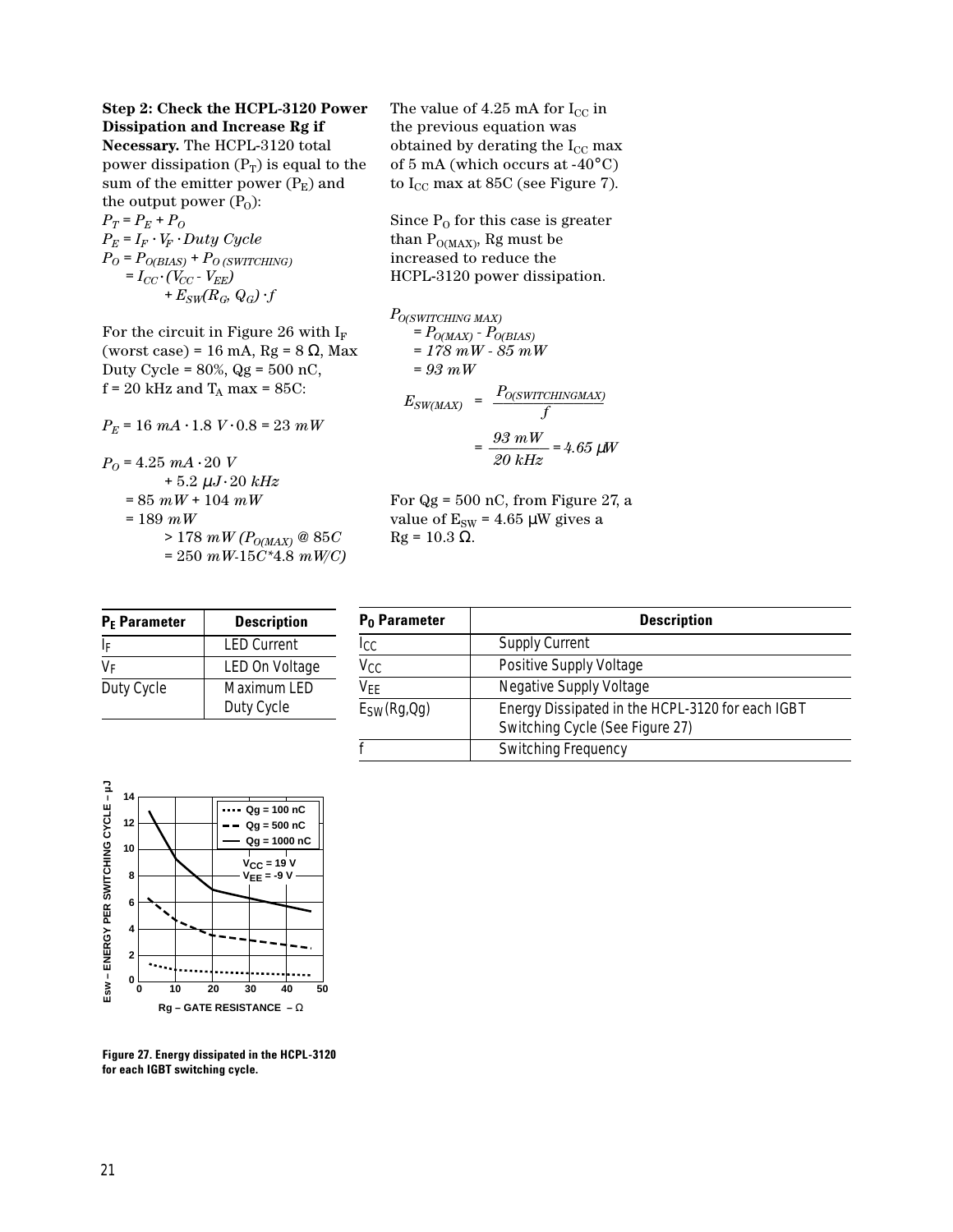#### **Thermal Model (Discussion applies to HCPL-3120, HCPL-J312 and HCNW3120)**

The steady state thermal model for the HCPL-3120 is shown in Figure 28. The thermal resistance values given in this model can be used to calculate the temperatures at each node for a given operating condition. As shown by the model, all heat generated flows through  $\theta_{CA}$ which raises the case temperature  $T_c$  accordingly. The value of  $\theta_{CA}$  depends on the conditions of the board design and is, therefore, determined by the designer. The value of  $\theta_{CA}$  = 83°C/W was obtained from thermal measurements using a 2.5 x 2.5 inch PC board, with

small traces (no ground plane), a single HCPL-3120 soldered into the center of the board and still air. The absolute maximum power dissipation derating specifications assume a  $\theta_{\rm CA}$ value of 83°C/W.

From the thermal mode in Figure 28 the LED and detector IC junction temperatures can be expressed as:

$$
T_{JE} = P_E . (\theta_{LC}) | (\theta_{LD} + \theta_{DC}) + \theta_{CA})
$$

$$
+ P_D . (\frac{\theta_{LC} * \theta_{DC}}{\theta_{LC} + \theta_{DC} + \theta_{LD}} + \theta_{CA}) + T_A
$$

$$
T_{JD} = P_E \left( \frac{\theta_{LC} \cdot \theta_{DC}}{\theta_{LC} + \theta_{DC} + \theta_{LD}} + \theta_{CA} \right)
$$

$$
+ P_D \cdot (\theta_{DC} || (\theta_{LD} + \theta_{LC}) + \theta_{CA}) + T_A
$$

Inserting the values for  $\theta_{\text{LC}}$  and  $\theta_{\rm DC}$  shown in Figure 28 gives:

$$
T_{JE} = P_E \cdot (256^{\circ} \text{ C/W} + \theta_{CA}) + P_D \cdot (57^{\circ} \text{ C/W} + \theta_{CA}) + T_A T_{JD} = P_E \cdot (57^{\circ} \text{ C/W} + \theta_{CA}) + P_D \cdot (111^{\circ} \text{ C/W} + \theta_{CA}) + T_A
$$

For example, given  $P_E = 45$  mW,  $P<sub>O</sub>$  = 250 mW,  $T<sub>A</sub>$  = 70°C and  $\theta_{CA}$  = 83°C/W:

 $T_{JE} = P_E \cdot 339^{\circ} C/W + P_D \cdot 140^{\circ} C/W + T_A$  $= 45$  mW $\cdot$ 339°C/W + 250 mW  $\cdot 140^{\circ}$  C/W + 70°C = 120°C

$$
T_{JD} = P_E \cdot 140^{\circ} \text{C/W} + P_D \cdot 194^{\circ} \text{C/W} + T_A
$$
  
= 45 mW \cdot 140^{\circ} \text{C/W} + 250 mW  

$$
\cdot 194^{\circ} \text{C/W} + 70^{\circ} \text{C} = 125^{\circ} \text{C}
$$

 $T_{\rm JE}$  and  $T_{\rm JD}$  should be limited to 125°C based on the board layout and part placement  $(\theta_{CA})$  specific to the application.



 $T_{\text{JE}}$  = LED junction temperature  $T_{JD}$  = detector IC junction temperature  $T_C$  = case temperature measured at the center of the package bottom  $\theta_{\text{LC}}$  = LED-to-case thermal resistance  $\theta_{\text{LD}}$  = LED-to-detector thermal resistance  $\theta_{\rm DC}$  = detector-to-case thermal resistance  $\theta_{\text{CA}}$  = case-to-ambient thermal resistance  ${}^{*}\theta_{\text{CA}}$  will depend on the board design and the placement of the part.

**Figure 28. Thermal model.**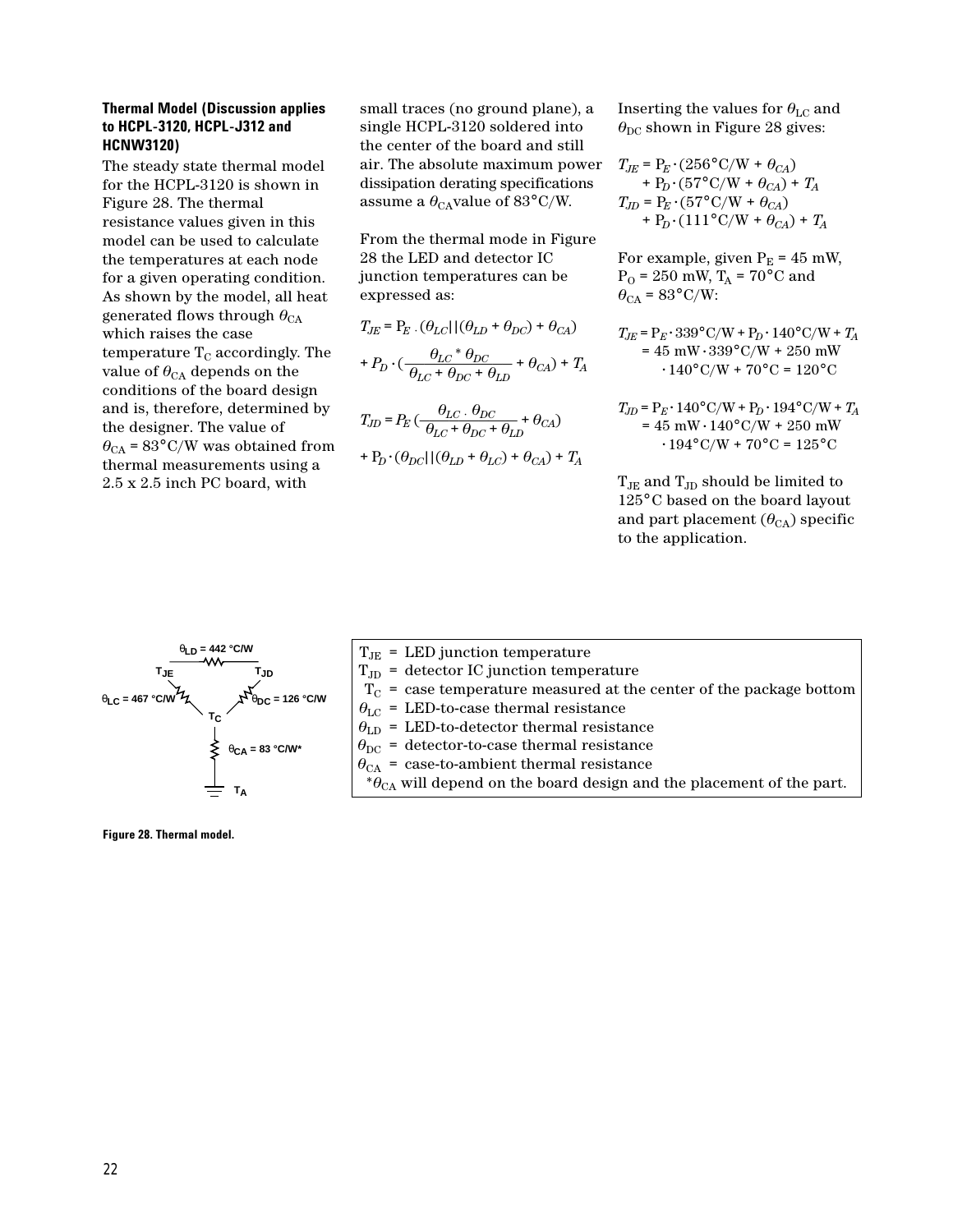#### **LED Drive Circuit Considerations for Ultra High CMR Performance. (Discussion applies to HCPL-3120, HCPL-J312, and HCNW3120)**

Without a detector shield, the dominant cause of optocoupler CMR failure is capacitive coupling from the input side of the optocoupler, through the package, to the detector IC as shown in Figure 29. The HCPL-3120 improves CMR perform-ance by using a detector IC with an optically transparent Faraday shield, which diverts the capacitively coupled current away from the sensitive IC circuitry. However, this shield does not eliminate the capacitive coupling between the LED and optocoupler pins 5-8 as shown in Figure 30. This capacitive coupling causes perturbations in the LED current during common mode transients and becomes the major source of CMR failures for a shielded optocoupler. The

main design objective of a high CMR LED drive circuit becomes keeping the LED in the proper state (on or off) during common mode transients. For example, the recommended application circuit (Figure 25), can achieve  $25 \text{ kV/}\mu\text{s}$  CMR while minimizing component complexity.

Techniques to keep the LED in the proper state are discussed in the next two sections.



**Figure 29. Optocoupler input to output capacitance model for unshielded optocouplers.**



**Figure 30. Optocoupler input to output capacitance model for shielded optocouplers.**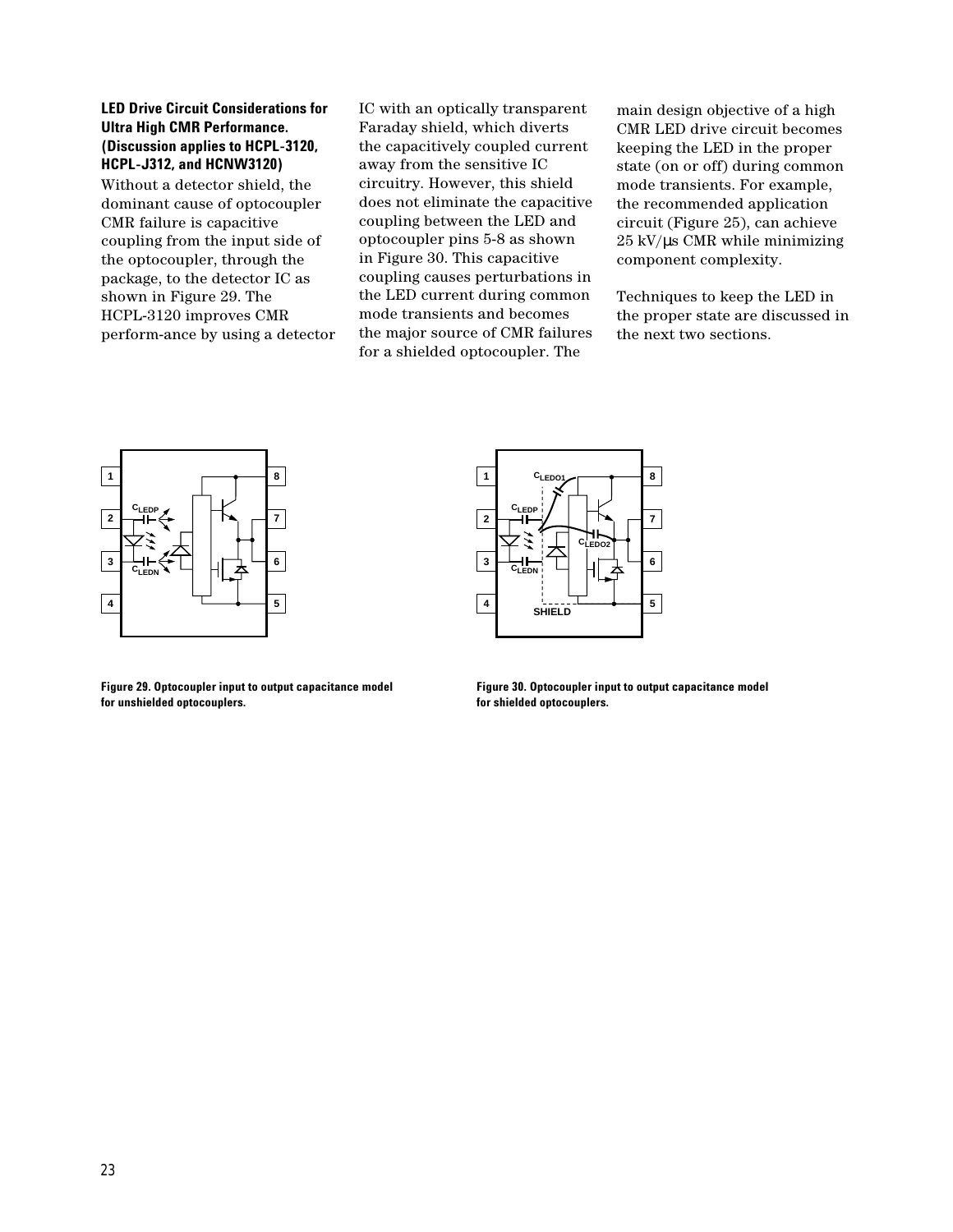#### **CMR with the LED On (CMRH).**

A high CMR LED drive circuit must keep the LED on during common mode transients. This is achieved by overdriving the LED current beyond the input threshold so that it is not pulled below the threshold during a transient. A minimum LED current of 10 mA provides adequate margin over the maximum IFLH of 5 mA to achieve 25 kV/µs CMR.

#### **CMR with the LED Off (CMRL).**

A high CMR LED drive circuit must keep the LED off  $(V_F \leq V_{F(OFF)})$  during common mode transients. For example, during a -dVcm/dt transient in Figure 31, the current flowing through CLEDP also flows through the  $R_{SAT}$  and  $V_{SAT}$  of the logic gate. As long as the low state voltage developed across the logic gate is less than  $V_{F(OFF)}$ , the LED will remain off and no common mode failure will occur.

The open collector drive circuit, shown in Figure 32, cannot keep the LED off during a +dVcm/dt transient, since all the current flowing through CLEDN must be supplied by the LED, and it is not recommended for applications requiring ultra high CMRL performance. Figure 33 is an alternative drive circuit which, like the recommended application circuit (Figure 25), does achieve ultra high CMR performance by shunting the LED in the off state.



**Figure 31. Equivalent circuit for figure 25 during common mode transient.**



**Figure 32. Not recommended open collector drive circuit.**



**Figure 33. Recommended LED drive circuit for ultra-high CMR.**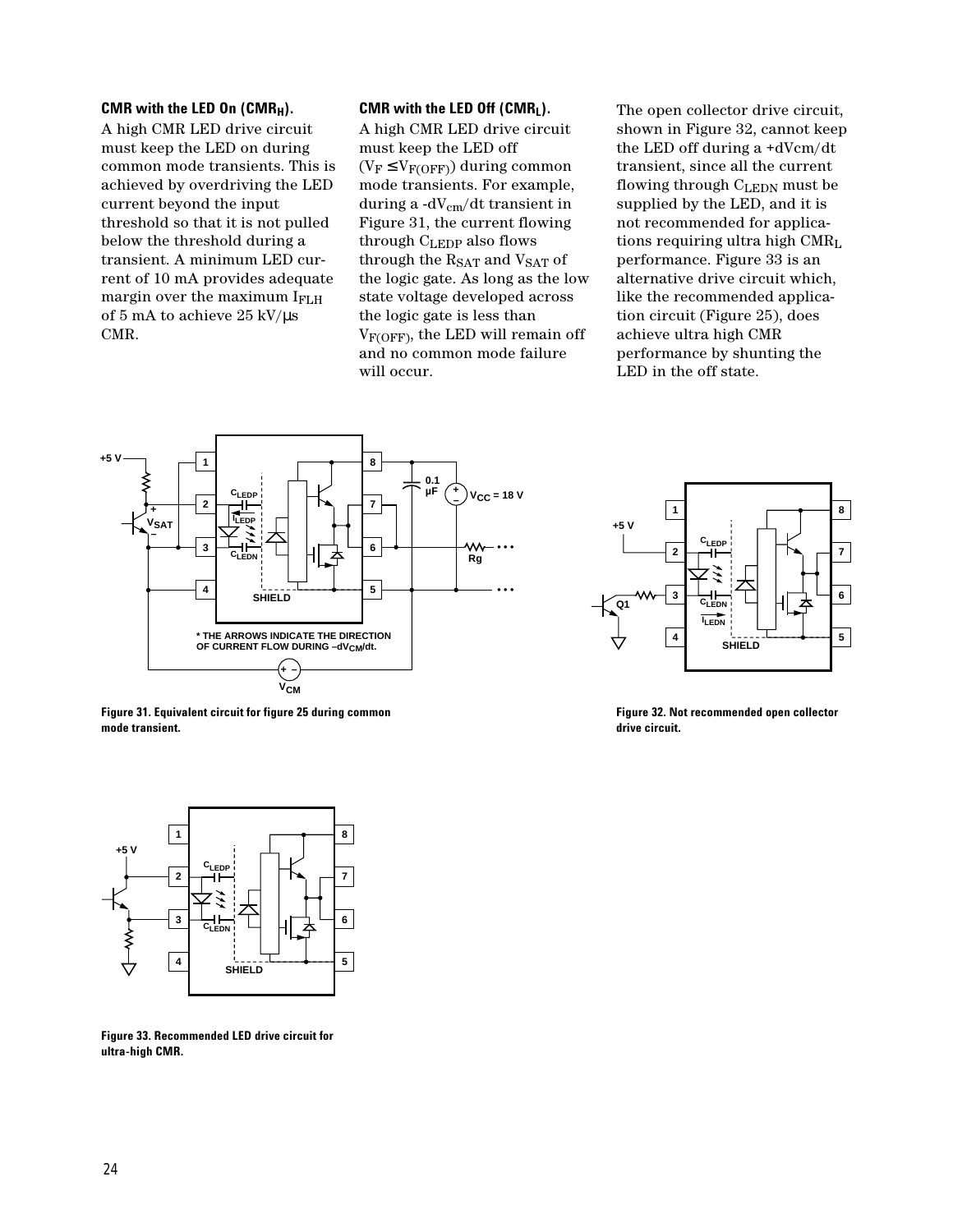#### **Under Voltage Lockout Feature. (Discussion applies to HCPL-3120, HCPL-J312, and HCNW3120)**

The HCPL-3120 contains an under voltage lockout (UVLO) feature that is designed to protect the IGBT under fault conditions which cause the HCPL-3120 supply voltage (equivalent to the fully-charged IGBT gate voltage) to drop below a level necessary to keep the IGBT in a low resistance state. When the HCPL-3120 output is in the high state and the supply voltage drops below the HCPL-3120 V<sub>UVLO</sub>-threshold  $(9.5 < V_{UVLO} < 12.0)$  the optocoupler output will go into the low state with a typical delay, UVLO Turn Off Delay, of 0.6  $\mu$ s.

When the HCPL-3120 output is in the low state and the supply voltage rises above the HCPL- $3120$  V<sub>UVLO</sub>+ threshold  $(11.0 \le V_{UVLO+} \le 13.5)$  the optocoupler output will go into the high state (assumes LED is "ON") with a typical delay, UVLO Turn On Delay of 0.8 µs.



**Figure 34. Under voltage lock out.**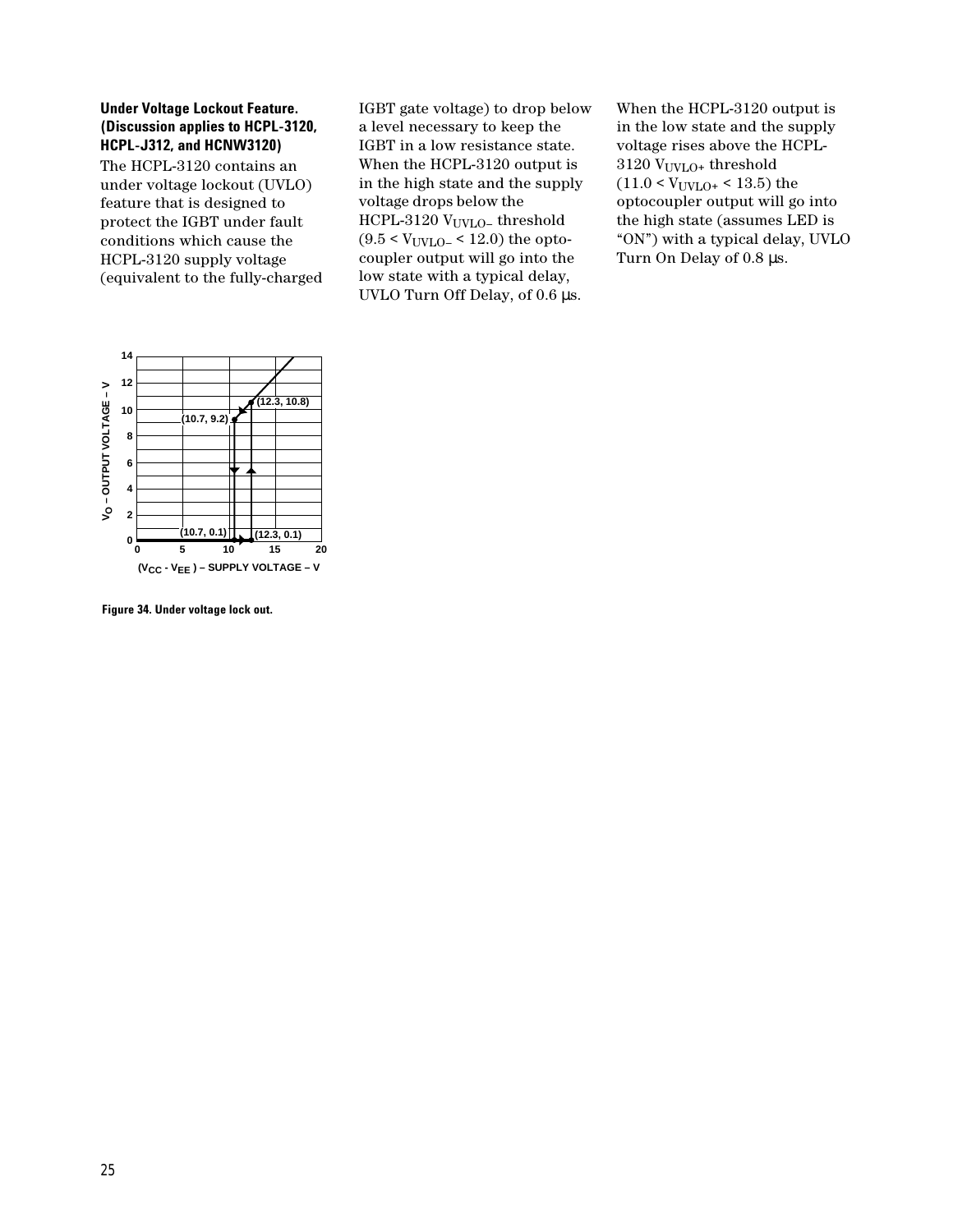### **IPM Dead Time and Propagation Delay Specifications. (Discussion applies to HCPL-3120, HCPL-J312, and HCNW3120)**

The HCPL-3120 includes a Propagation Delay Difference (PDD) specification intended to help designers minimize "dead time" in their power inverter

designs. Dead time is the time period during which both the high and low side power transistors (Q1 and Q2 in Figure 25) are off. Any overlap in Q1 and Q2 conduction will result in large currents flowing through the power devices between the high and low voltage motor rails.



**\*PDD = PROPAGATION DELAY DIFFERENCE NOTE: FOR DEAD TIME AND PDD CALCULATIONS ALL PROPAGATION DELAYS ARE TAKEN AT THE SAME TEMPERATURE AND TEST CONDITIONS.**

**Figure 36. Waveforms for dead time.**



**Figure 37. Thermal derating curve, dependence of safety limiting value with case temperature per IEC/EN/DIN EN 60747-5-2.**